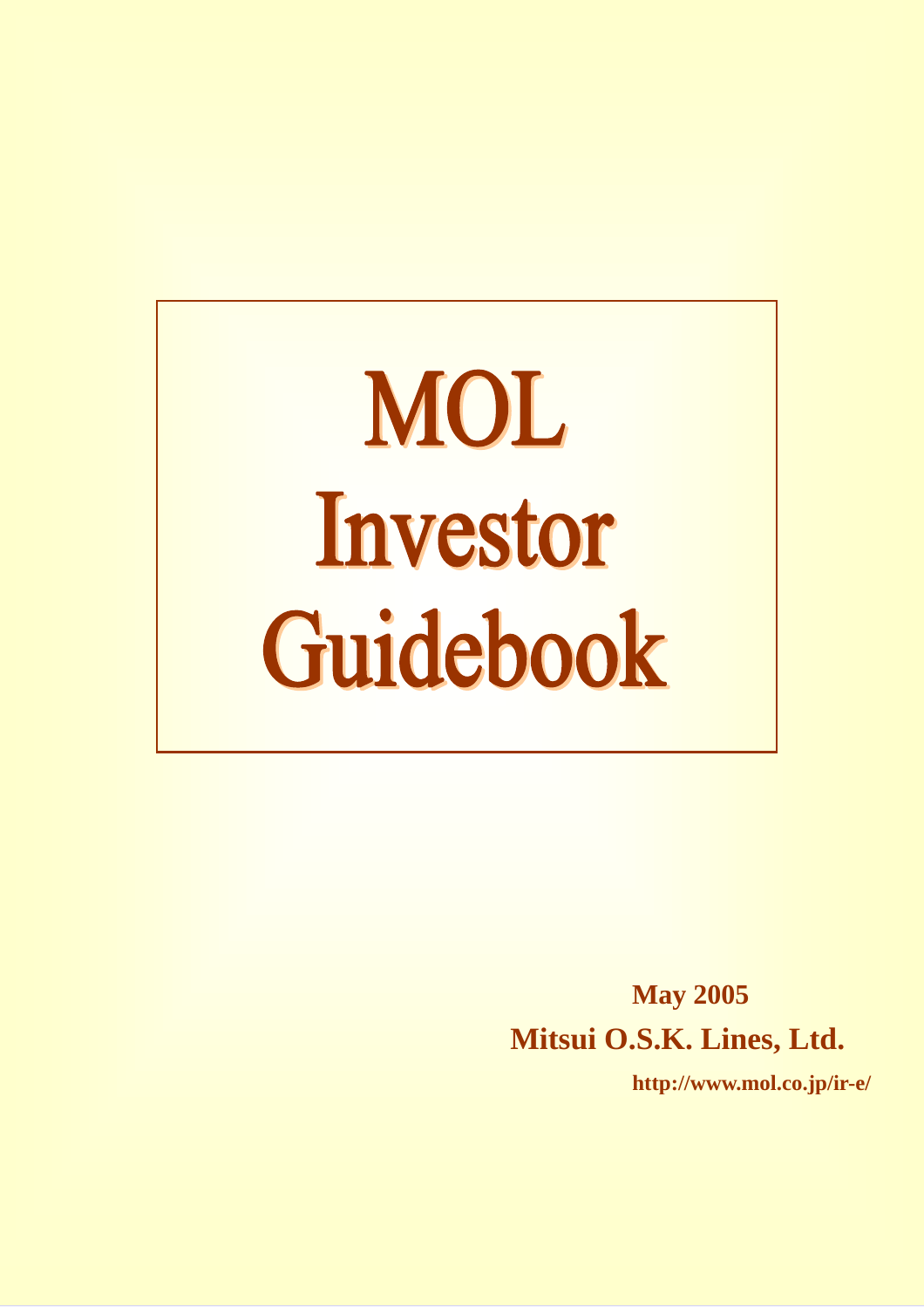

**Long-Term Vision** 

**To make the MOL Group an excellent and resilient organization that leads the world shipping industry** 

#### **Forward-Looking Statements**

This Investor Guidebook contains forward-looking statements concerning MOLís future plans, strategies and performance. These statements represent assumptions and beliefs based on information currently available and are not historical facts. Furthermore, forward-looking statements are subject to a number of risks and uncertainties that include, but are not limited to, economic conditions, worldwide competition in the shipping industry, customer demand, foreign currency exchange rates, price of bunker, tax laws and other regulations. MOL therefore cautions readers that actual results may differ materially from these predictions.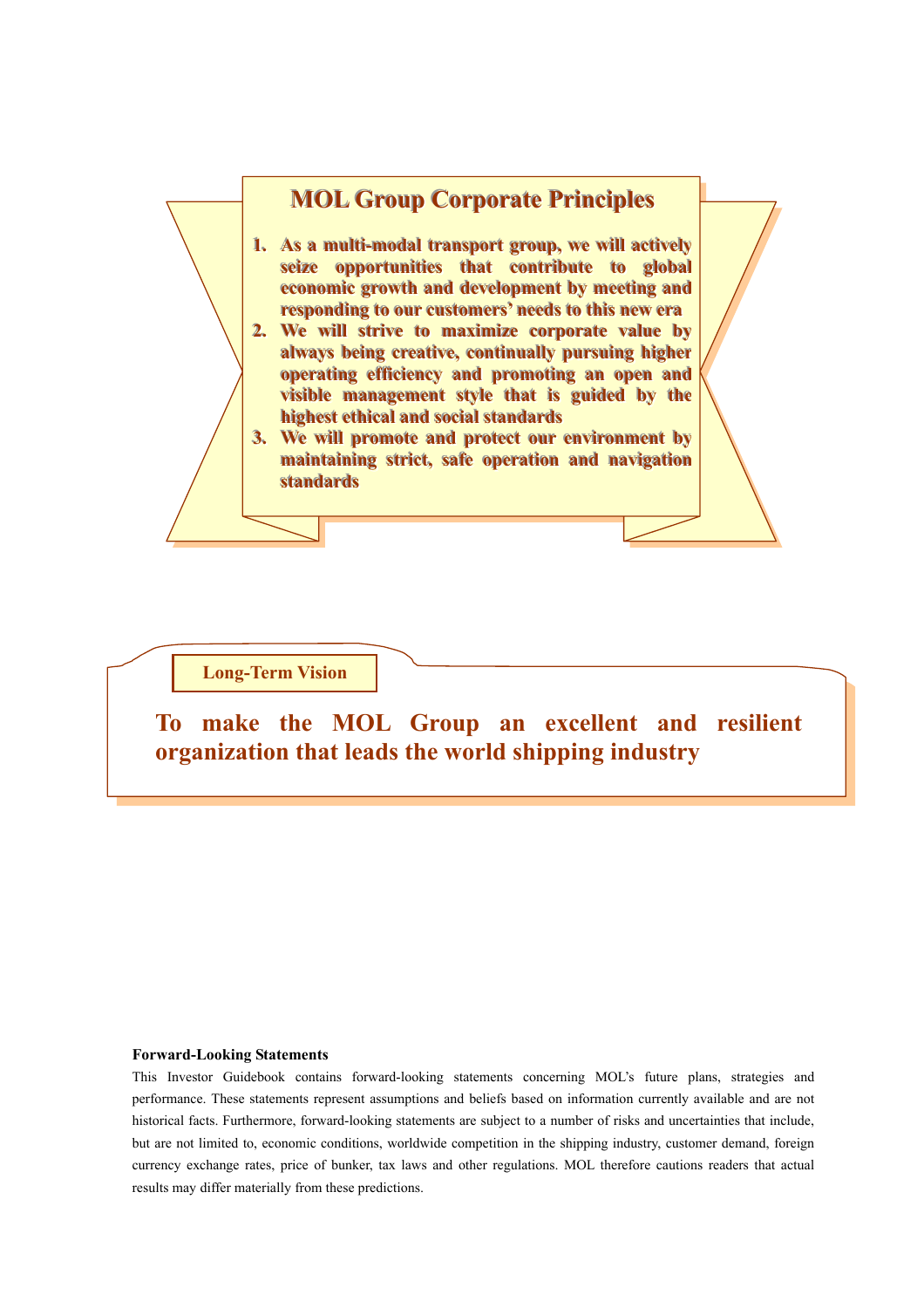## **MOL Group Corporate Principles / Long-Term Vision**

| 1. MOL at a glance                                                                     |  |                                                      |                  |  |  |
|----------------------------------------------------------------------------------------|--|------------------------------------------------------|------------------|--|--|
| 1) The MOL Group Business Performance (FY1994 – FY2006)                                |  |                                                      | 2                |  |  |
| 2 Reinforce Cost Competitiveness                                                       |  |                                                      |                  |  |  |
| 3 The MOL Group Debt/Equity (FY1994-2006)                                              |  |                                                      |                  |  |  |
| 4 Shareholders' Equity per Share, Earning per Share and Dividend per Share             |  |                                                      | $\mathfrak{Z}$   |  |  |
| 5 Consolidate Revenue/Income Portfolio by Segments                                     |  |                                                      | $\overline{4}$   |  |  |
| <b>6</b> Fleet Composition (at the end of March 2005; Including spot chartered vessels |  |                                                      | $\overline{4}$   |  |  |
| 7 World Major Carriers Fleet Size Ranking                                              |  | All Vessel Types                                     | $\mathfrak s$    |  |  |
|                                                                                        |  | Dry Bulkers                                          | 5                |  |  |
|                                                                                        |  | Tankers                                              | 5                |  |  |
|                                                                                        |  | <b>LNG Carriers</b>                                  | $\boldsymbol{6}$ |  |  |
|                                                                                        |  | Car Carriers                                         | 6                |  |  |
|                                                                                        |  | Container Capacity by Alliance Group                 | $\sqrt{6}$<br>6  |  |  |
|                                                                                        |  | Container Capacity by Company                        |                  |  |  |
| 2. MOL STEP                                                                            |  |                                                      |                  |  |  |
| • MOL Mid-term Management Plan                                                         |  |                                                      | 7                |  |  |
| · MOL STEP REVIEW May 2005                                                             |  |                                                      | 8                |  |  |
|                                                                                        |  |                                                      |                  |  |  |
| <b>3. Seaborne Trade</b> $-$ the World $-$                                             |  |                                                      | 12               |  |  |
| 4. Seaborne Trade $-$ Japan $-$                                                        |  |                                                      | 16               |  |  |
| 5. Financial Data                                                                      |  |                                                      |                  |  |  |
| 1 Profitability Indexes                                                                |  | [Consolidated] ROE/ROA                               | 17               |  |  |
|                                                                                        |  | [Consolidated] Profit Margin Ratio (Ordinary Income) | 17               |  |  |
|                                                                                        |  | [Consolidated] Assets Turnover                       | 17               |  |  |
| (2)<br><b>Stability Indexes</b>                                                        |  | [Consolidated] Assets and Equity                     | 18               |  |  |
|                                                                                        |  | [Consolidated] Interest Coverage Ratio               | 18               |  |  |
| Growth/Share Price Indexes<br>(3)                                                      |  | [Consolidated] EV/EBITDA                             | 18               |  |  |
|                                                                                        |  | [Consolidated] Cash Flow per Share                   | 19               |  |  |
| · [Consolidated] Revenues by Segment                                                   |  |                                                      | 19               |  |  |
| • [Consolidated] Financial Statements                                                  |  |                                                      | 20               |  |  |
| · [Consolidated] Segment Information (FY 2003-2004)                                    |  |                                                      | 21               |  |  |
| · [Consolidated] Segment Information (FY 1994-2003)                                    |  |                                                      | 21               |  |  |
| • [Non-Consolidated] Financial Statements                                              |  |                                                      | 21               |  |  |
| <b>Corporate Governance</b>                                                            |  |                                                      | 22               |  |  |
| Compliance                                                                             |  |                                                      | 23               |  |  |
| Safe Operation / Environment / CSR (Corporate Social Responsibility)                   |  |                                                      | 23               |  |  |
| <b>Evaluation by the Third Parties on Environment/CSR</b>                              |  |                                                      | 24               |  |  |
| <b>Credit Ratings (FY2003)</b>                                                         |  |                                                      | 24               |  |  |
| <b>Share Prices 1993-2003</b>                                                          |  |                                                      | 24               |  |  |
| <b>Shareholder Information</b>                                                         |  |                                                      |                  |  |  |
| <b>MOL Group IR Tools</b>                                                              |  |                                                      |                  |  |  |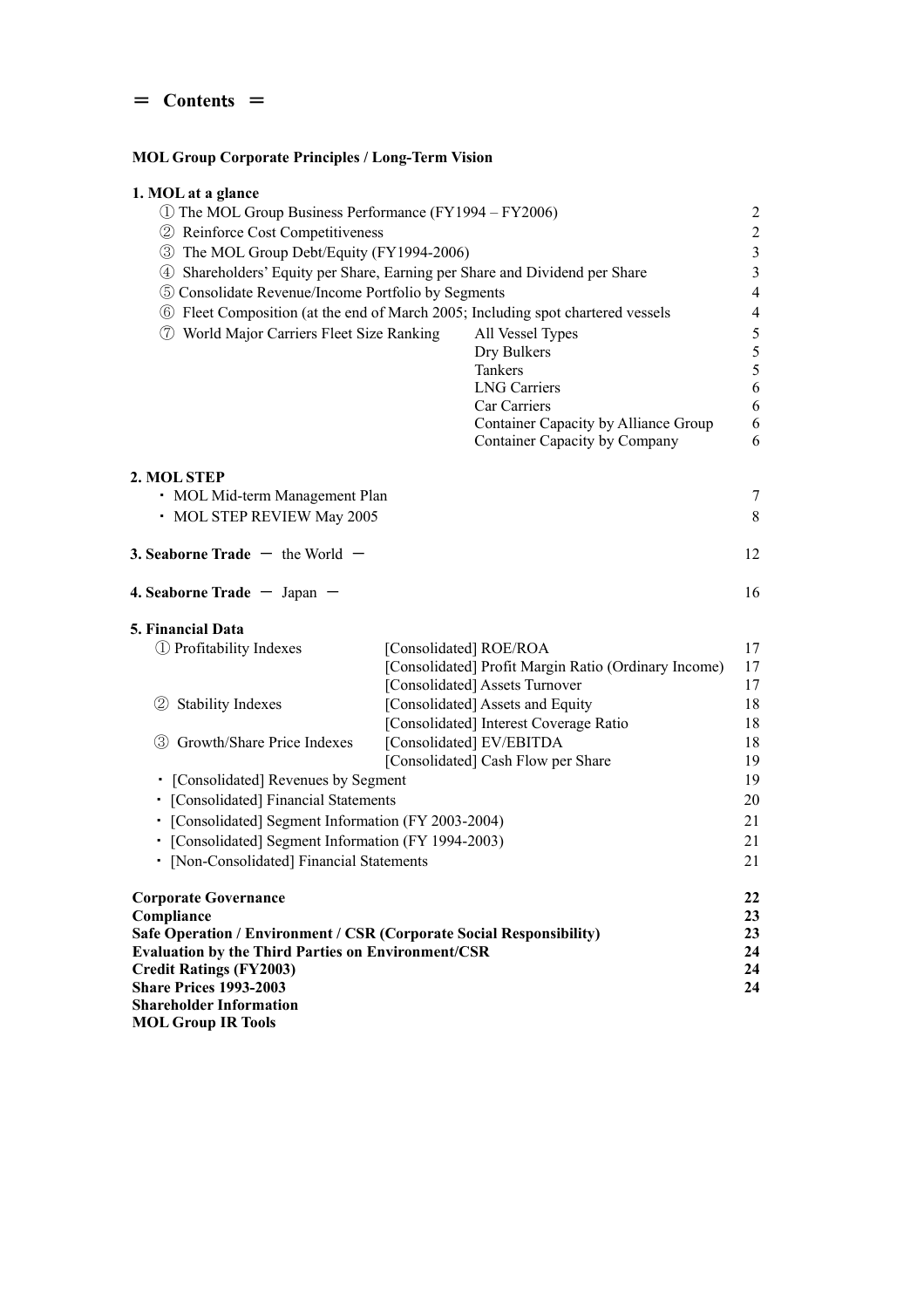# **1. MOL at a glance**



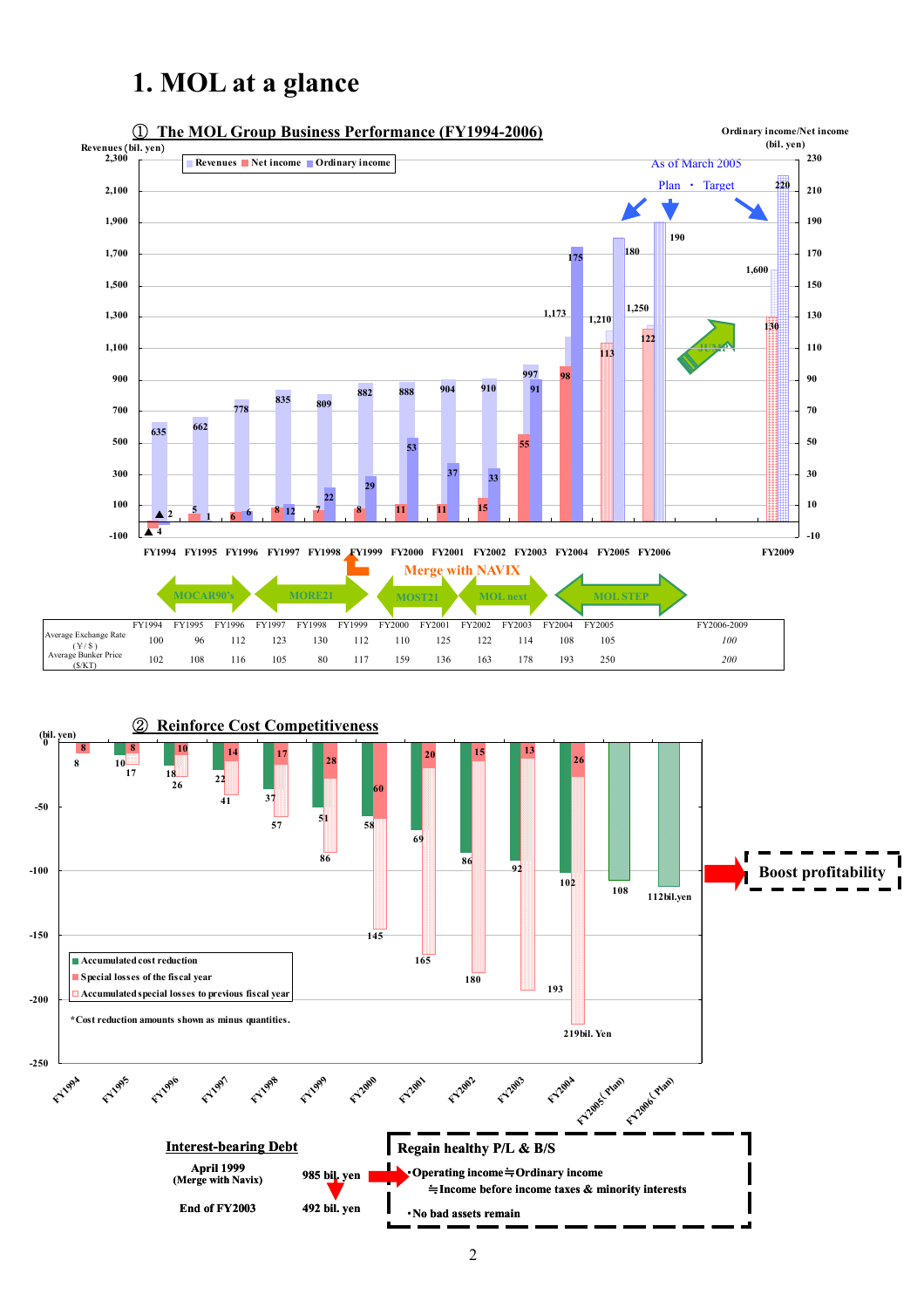

#### ④ **Shareholdersí Equity per Share, Earning per Share and Dividend per Share**



**Shareholders' equity per share Earning per share Dividend per Share(non-consolidated)**

**(Reference) Nashionality Ratio of Seafarers on MOL Operated/Managed Financed Ships (excl. chartered vessels)** Others, 10%

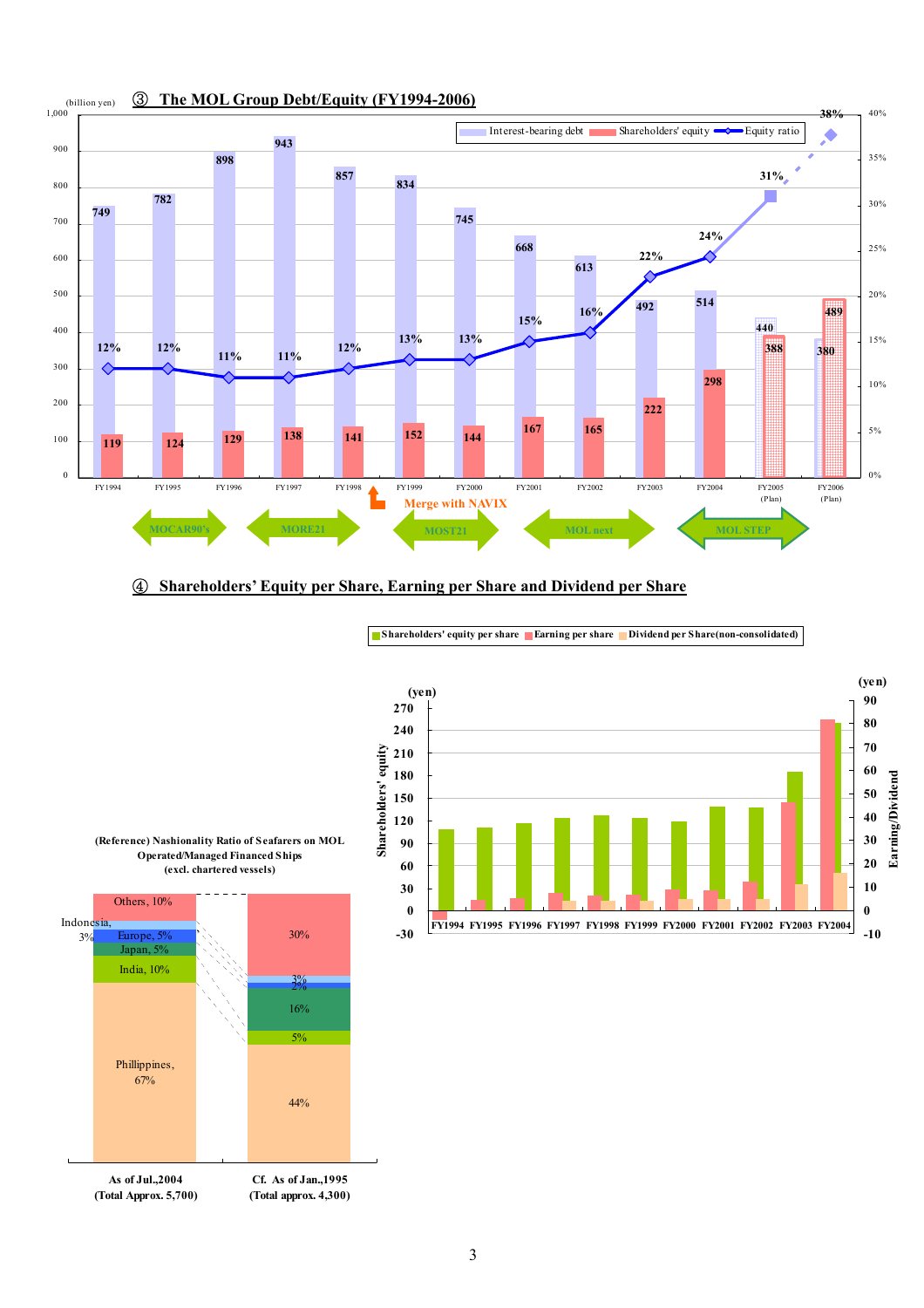#### ⑤ **Consolidated Revenue/Income Portfolio by Segments**



#### ⑥ **Fleet Composition (at the end of March 2005; Including spot chartered vessels)**

|                          |                        |                  |                | Consolidated   | Non-Consolidated |          |  |
|--------------------------|------------------------|------------------|----------------|----------------|------------------|----------|--|
|                          |                        |                  | No. of vessels | 1,000dwt       | No. of vessels   | 1,000dwt |  |
| Containerships           |                        |                  | 78             | 3,251          | 74               | 3,148    |  |
|                          | <b>Bulkers</b>         | Cape size        | 83             | 13,910         | 83               | 13,910   |  |
|                          |                        | Others           | 112            | 6,268          | 112              | 6,268    |  |
| Dry Bulkers              | Wood chip carriers     |                  | 36             | 1,663          | 36               | 1,663    |  |
|                          | General cargo carriers |                  | 42             | 482            | 9                | 180      |  |
|                          | (Sub total)            |                  | 273            | 22,324         | 240              | 22,021   |  |
| Car carriers             |                        |                  | 84             | 1,232          | 84               | 1,232    |  |
|                          | Crude oil tanker       |                  | 36             | 8,879          | 36               | 8,879    |  |
|                          | Product tanker         |                  | 30             | 1,670          | 30               | 1,670    |  |
| Tankers                  | Chemical tanker        |                  | 64             | 1,453          | 15               | 621      |  |
|                          | LPG/Ammonia carrier    |                  | 7              | 233            | 7                | 233      |  |
|                          | (Sub total)            |                  | 137            | 12,235         | 88               | 11,403   |  |
| <b>LNG</b> carriers      |                        |                  | 34             | 2,287          | 25               | 1,704    |  |
| Cruise ships             |                        |                  | 1              |                | 1                |          |  |
| Ferry/Domestic transport |                        | 37               | 140            | $\overline{4}$ | 23               |          |  |
| Others                   |                        | $\overline{2}$   | 13             | $\overline{2}$ | 13               |          |  |
| Total                    |                        | 646              | 41,487         | 518            | 39,548           |          |  |
| Tugboats                 |                        | $\boldsymbol{0}$ |                |                |                  |          |  |
| Grand total              |                        |                  | $\overline{0}$ |                |                  |          |  |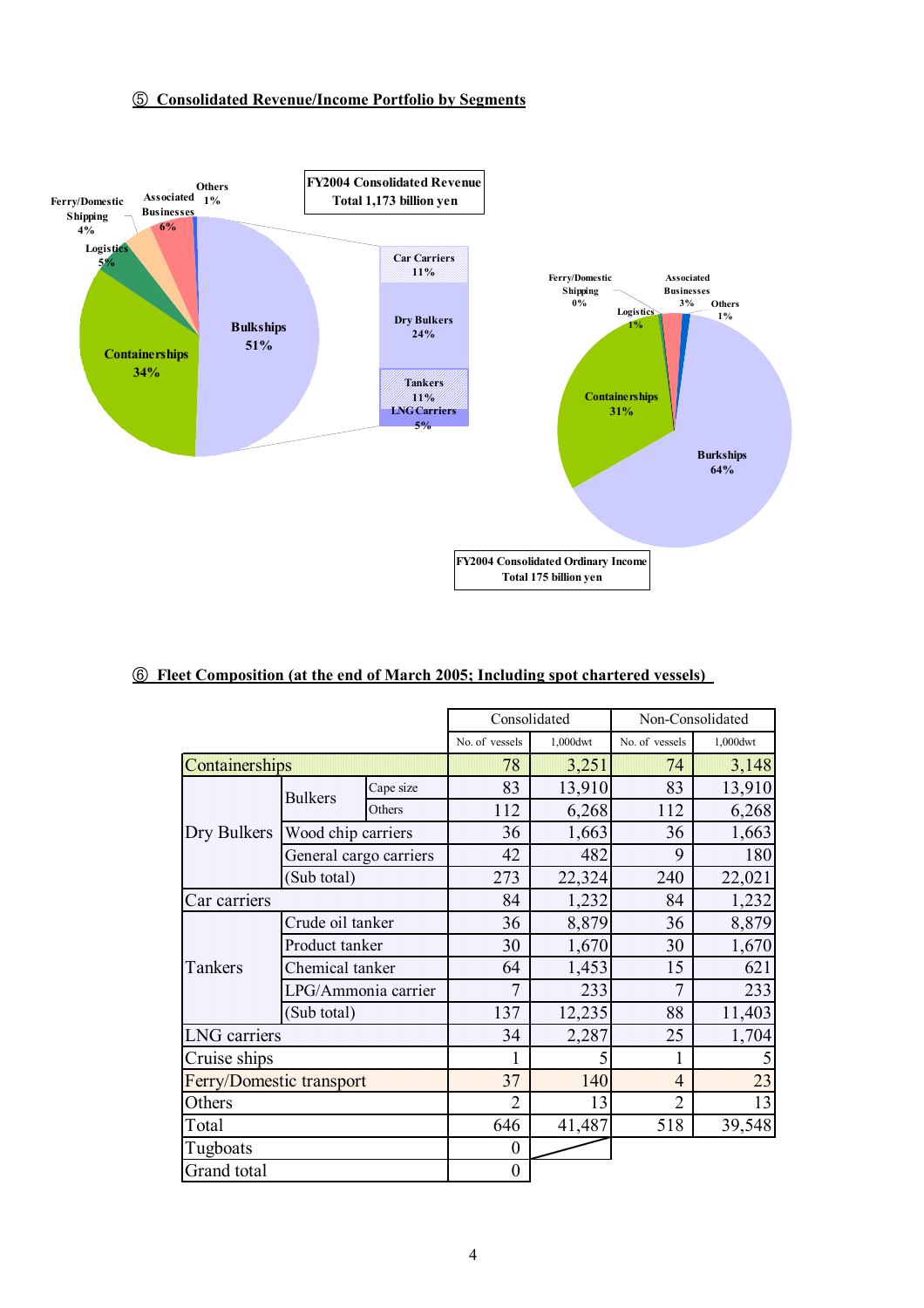

(1000 dwt)

#### ⑦ **World Major Carriers Fleet Size Ranking (excluding spot-chartered vessels)**

**All Vessel Types (Consolidated/Chartered vessels excluded; as of January 2005)**

**Source: Lloyds Register Fairplay, Clarkson**





(1000 dwt)



**Sourse: Clarkson Bulkcarrier Register 2004**





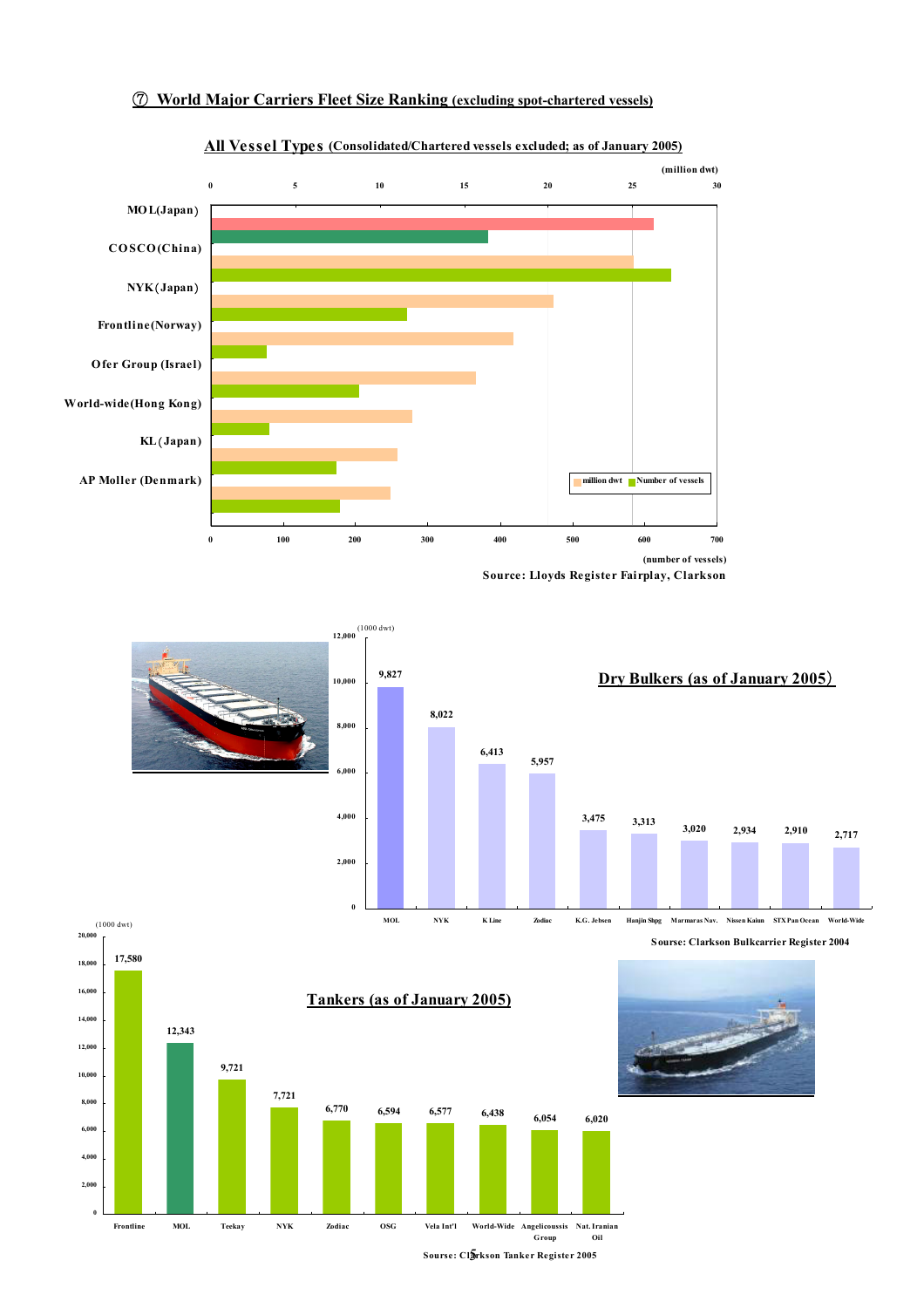

\*Fleet under its management or more than 50% of ownership \*\*MOL already secured 63 vessels of the total about 280 in the world

including the ones to be delivered by the end of 2009.







**\* MOL internal calculation based on HESNES December 2004 data etc.**

**0 5 10**





**Source: MDS Transmodal "Containership Databank" April 2005**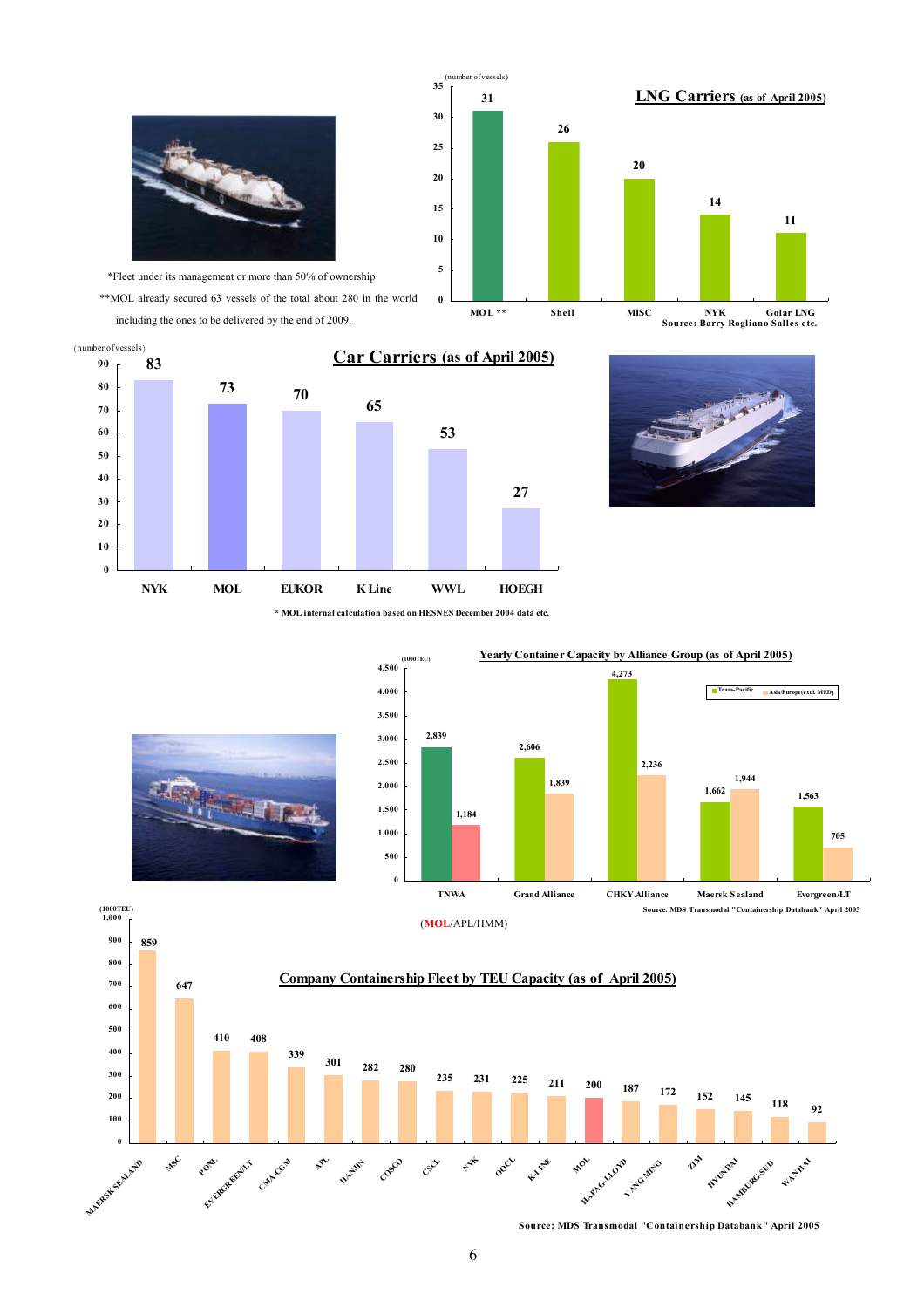# **2. MOL STEP**

#### **The MOL Group Mid-Term Management Plan FY2004-2006**

# **MOL STEP**

# **Mitsui O.S.K. Lines' Strategy towards Excellent and Powerful Group**

# **Main Theme: "Growth"**

## **- Develop the MOL Group into the largest, highest-quality, unique ocean transportation company group with full range of services.**

#### **[ The MOL Group Mid-Term Management Plan History ]**

|           |                          | Sept. 1994 Phase 1   MOCAR 90's (MOL's Creative & Aggressive Redesigning, 90's)          |
|-----------|--------------------------|------------------------------------------------------------------------------------------|
|           | Target:                  | Strengthen MOL's global competitiveness                                                  |
| Mar. 1996 |                          |                                                                                          |
|           | Jul. 1996 Phase 2 MORE21 | (Mitsui O.S.K. Lines Redesigng for 21)                                                   |
|           | Target: 1)               | Strengthen MOL's Groupwide market competitiveness and                                    |
|           |                          | strengthen the overall Group to maximaize consolidated profits                           |
|           | (2)                      | Further enhance MOL's non-consolidated competitiveness to restore                        |
|           |                          | dividend payments as quickly as possible, and stable dividend                            |
| Mar. 1999 |                          | payment structure.                                                                       |
|           | Apr. 1999 Phase 3 MOST21 | (Mitsui O.S.K. Lines' Strategy Towards 21)                                               |
|           | Target: $1)$             | Optimize Groupwide allication of management resources to                                 |
|           |                          | strengthen international competitivenes, allowing each Group                             |
|           |                          | company in Japan and overseas to become a resilient company.                             |
|           | 2)                       | MOL itself seeks maximization of merger effects to ensure a                              |
|           |                          | dividend payment structure that allows MOL to consistently pay                           |
|           | 3 <sup>)</sup>           | Maximize Groupwide shareholders' value as well as non-                                   |
| Mar. 2001 |                          | consolidated value.                                                                      |
| Apr. 2001 | <b>MOL</b> next          | (Mitsui O.S.K. Lines' new expansion target)                                              |
|           | Target: 1)               | Make MOL Group excellent and resilient in the world shipping                             |
|           | 2)                       | Non-consolidated management strategy: Growth and expansion                               |
| Mar. 2004 | 3)                       | Consolidated management strategy: Selection and concentration                            |
| Apr. 2004 |                          | <b>MOL STEP</b><br>(Mitsui O.S.K. Lines' Strategy towards an Excellent & Powerful Group) |
| Mar. 2006 |                          |                                                                                          |

1. Strategies for growth – along with expansion of world seaborne trade -1) Effectively invest in the ocean shipping business in growing segments 2) Expand business in growing countries and areas 2. Strategies to increase corporate strength  $-$  to prepare for "jump" in the next term  $\cdot$ 1) Solidify financial foundations 2) Enhance group-wide management 3) Develop human resources 3. Strategies to strengthen competitiveness  $-$  to ensure sustainable growth  $\cdot$ 1) Strengthen customer-oriented sales force 2) Strengthen cost competitiveness 3) Offer highest-quality services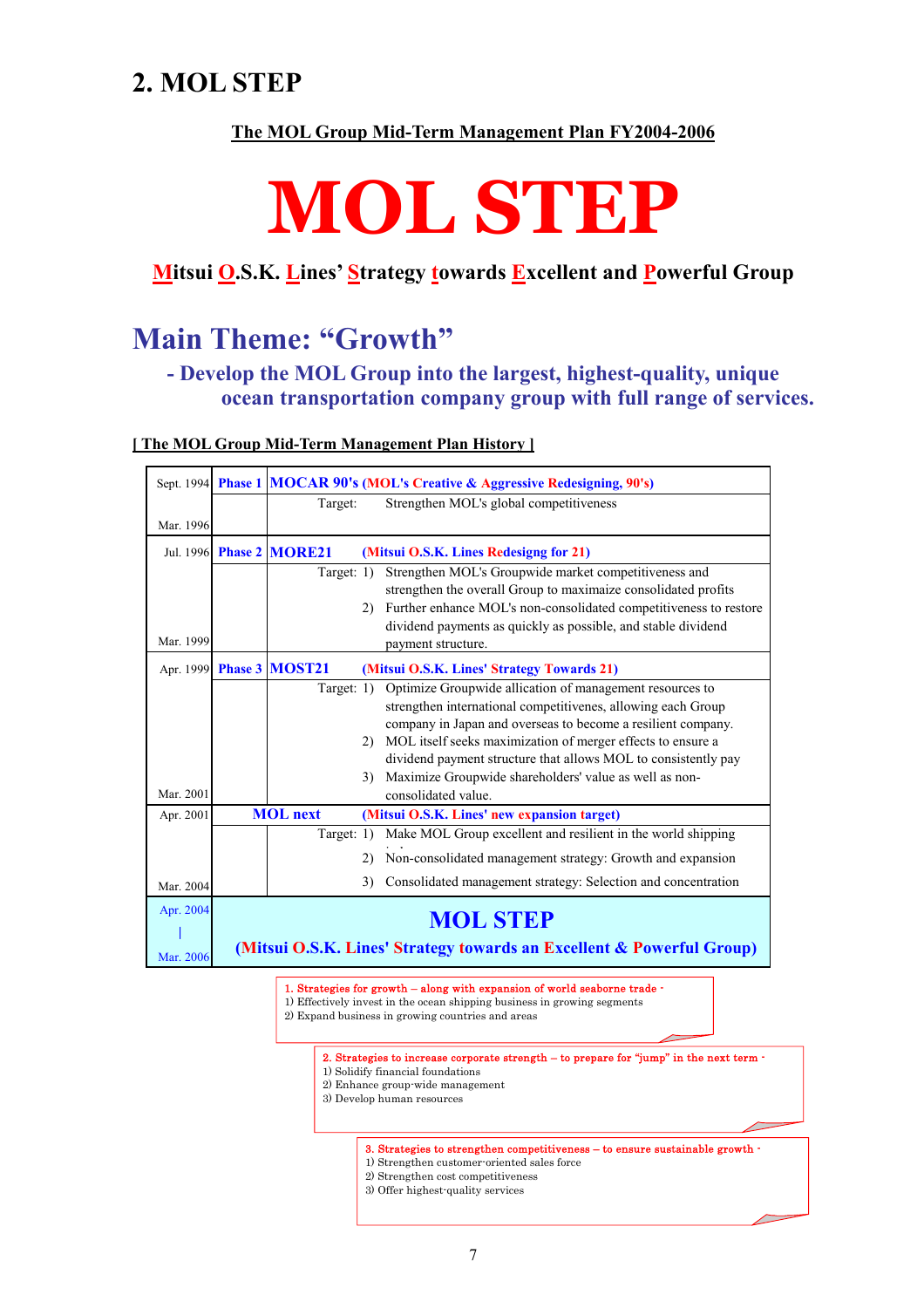#### **MOL STEP REVIEW May 2005**

Achievement in the initial year of MOL STEP : Significantly exceeded goals  $\rightarrow$  Review and upgrade





Av. exchange rate( $\frac{\sqrt{5}}{2}$  113.84 110(original) 107.75(result)105(assumption) 100(assumption) 100(assumption) Av. bunker price(\$/MT) 178 150(original) 193(result) 250(assumption) 200(assumption) 200(assumption)

|                                          |                      |               |             |                 | (Billion yen)     |
|------------------------------------------|----------------------|---------------|-------------|-----------------|-------------------|
|                                          |                      | 2005.3        | 2006.3      | 2007.3          | 2010.3            |
|                                          |                      | <b>Result</b> | <b>Plam</b> | <b>Plan</b>     | <b>Target</b>     |
| <b>Revenue</b>                           | (Consolidated)       | 1,173         | 1,210       | 1,250           | 1,600             |
|                                          | (Non-consolidated)   | 943           | 970         | 990             | 1,200             |
| <b>Operating income</b>                  | (Consolidated)       | 172           | 176         | <b>186</b>      | 215               |
|                                          | (Non-consolidated)   | 142           | 135         | 144             | <b>160</b>        |
| <b>Ordinary income</b>                   | (Consolidated)       | 175           | <b>180</b>  | <b>190</b>      | <i><b>220</b></i> |
|                                          | (Non-consolidated)   | 146           | 142         | <b>150</b>      | 170               |
| <b>Net income</b>                        | (Consolidated)       | 98            | 113         | 122             | <b>130</b>        |
|                                          | (Non-consolidated)   | 77            | 87          | 93              | 105               |
| <b>Assumption: Average exchange rate</b> |                      | ¥107.75/\$    | ¥105.00/S   | ¥100.00/S       | ¥100.00/S         |
|                                          | Average bunker price | \$193/MT      | \$250/MT    | <b>\$200/MT</b> | <b>\$200/MT</b>   |
| <b>[Original Plan]</b>                   |                      | 2005.3        | 2006.3      | 2007.3          |                   |
| (as of March '04)                        |                      | <b>Result</b> | Plam        | Plan            |                   |
| Revenue                                  | (Consolidated)       | 1,020         | 1,060       | 1,110           |                   |
|                                          | (Non-consolidated)   | 800           | 830         | 860             |                   |
| <b>Operating income</b>                  | (Consolidated)       | 105           | <b>110</b>  | 115             |                   |
|                                          | (Non-consolidated)   | 81            | 83          | 85              |                   |
| <b>Ordinary income</b>                   | (Consolidated)       | <b>100</b>    | 105         | 110             |                   |

**(Non-consolidated) 48 49 51 Assumption: Average exchange rate Average bunker price \$150/MT \$150/MT \$150/MT**

**Net income (Consolidated) 55** 57 64

**(Non-consolidated) 87 90 93**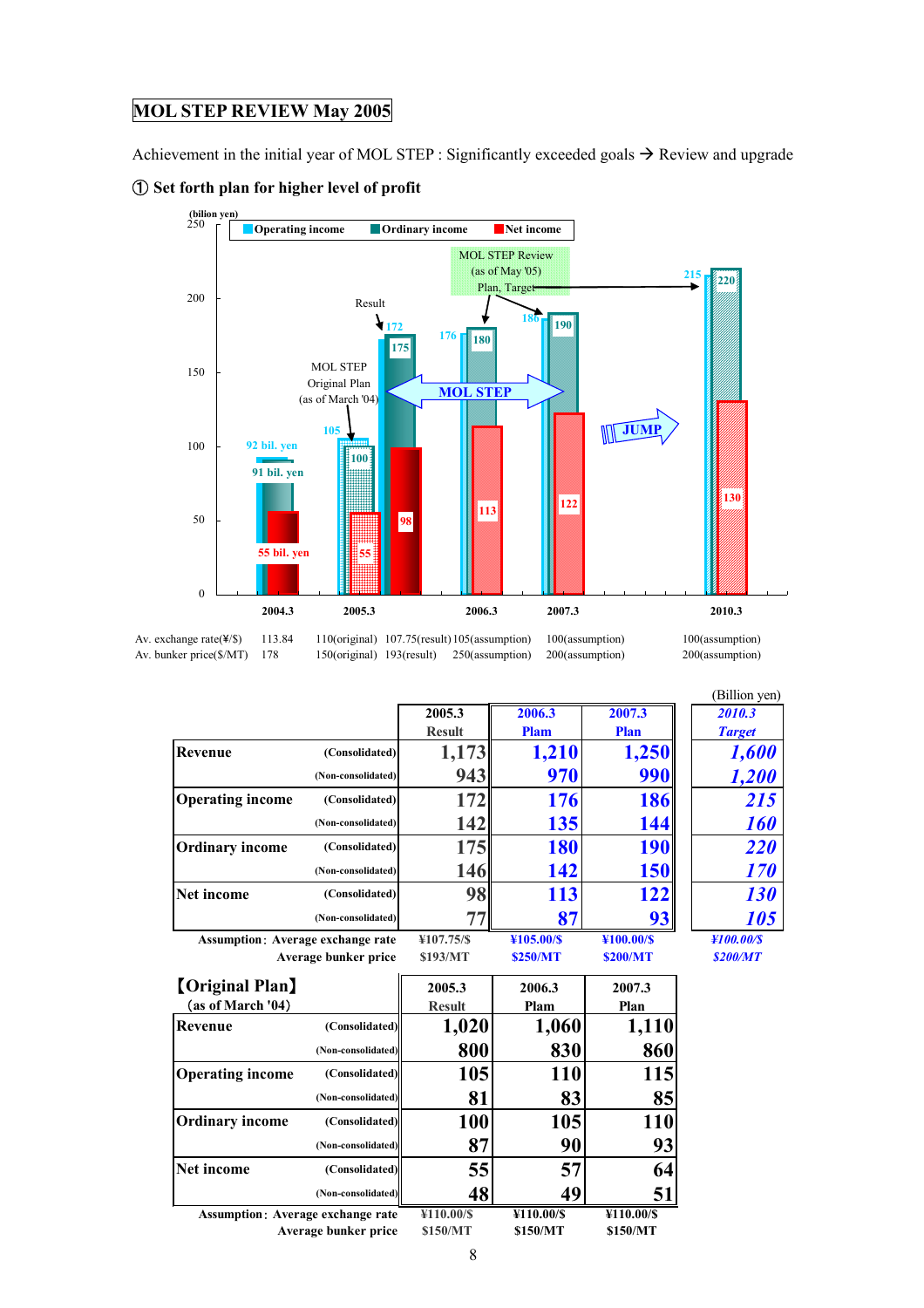

③**Accumulation of Highly Stable Profits**



Regarded as highly stable income = A part of Bulkships' income; income of Associated Businesses.

Not regarded as highly stable income = Incomes of Containership, Logistics, Ferry & Domestic Transport and Others; a part of Bulkships' income.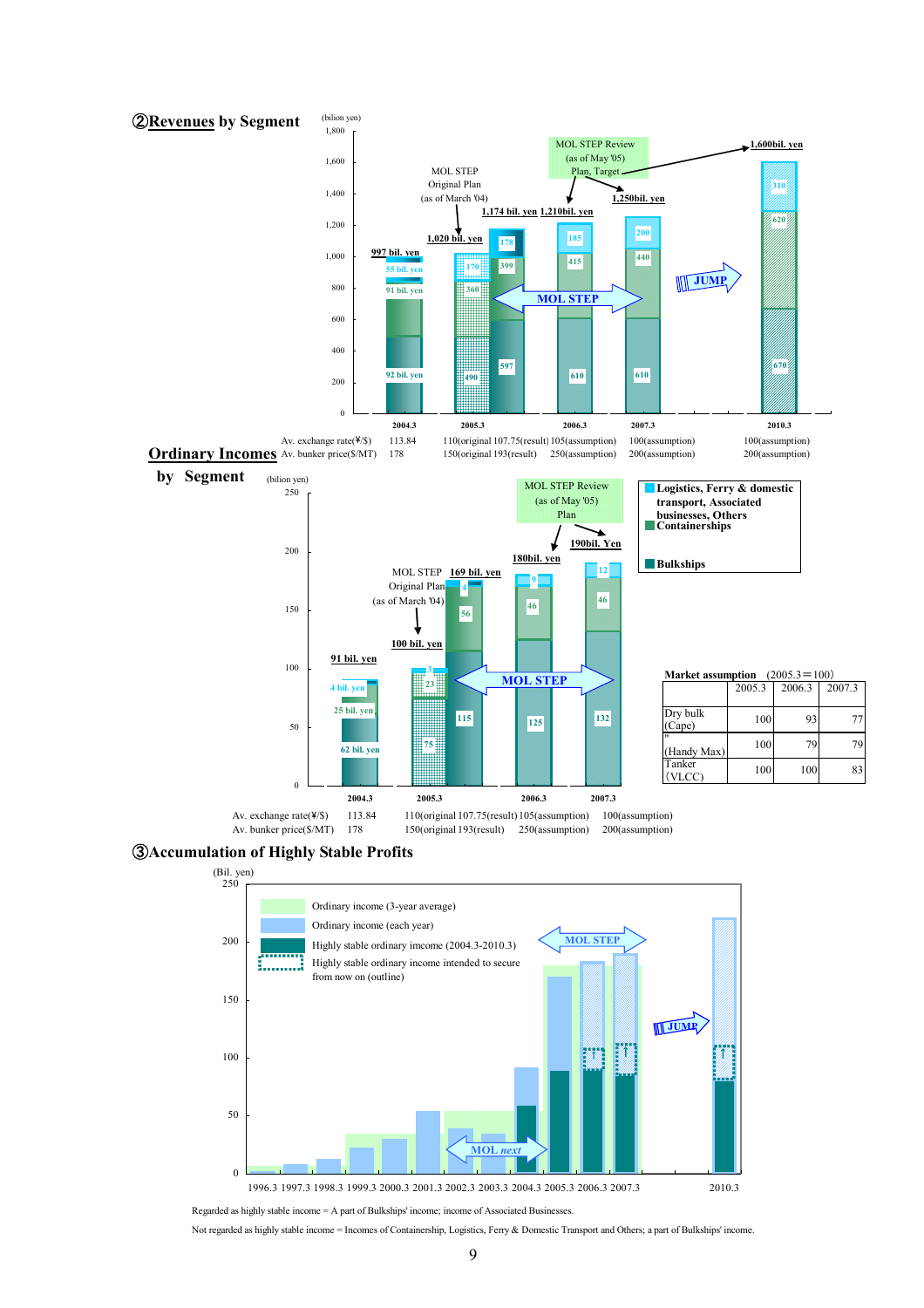

\*Total No. of vessels are 663 in this graph and discrepant from 646 in the table in page 4. This is because, in this graph, we have added LNG carriers owned by joint venture companies which are not our consolidated subsidiaries and cruise ships, etc. operated by our subsidiaries accounted for the equity method in which MOL has 50% share.



#### **Fleet Expansion Plan** (Details of the Original and New Plans) **& Its Development**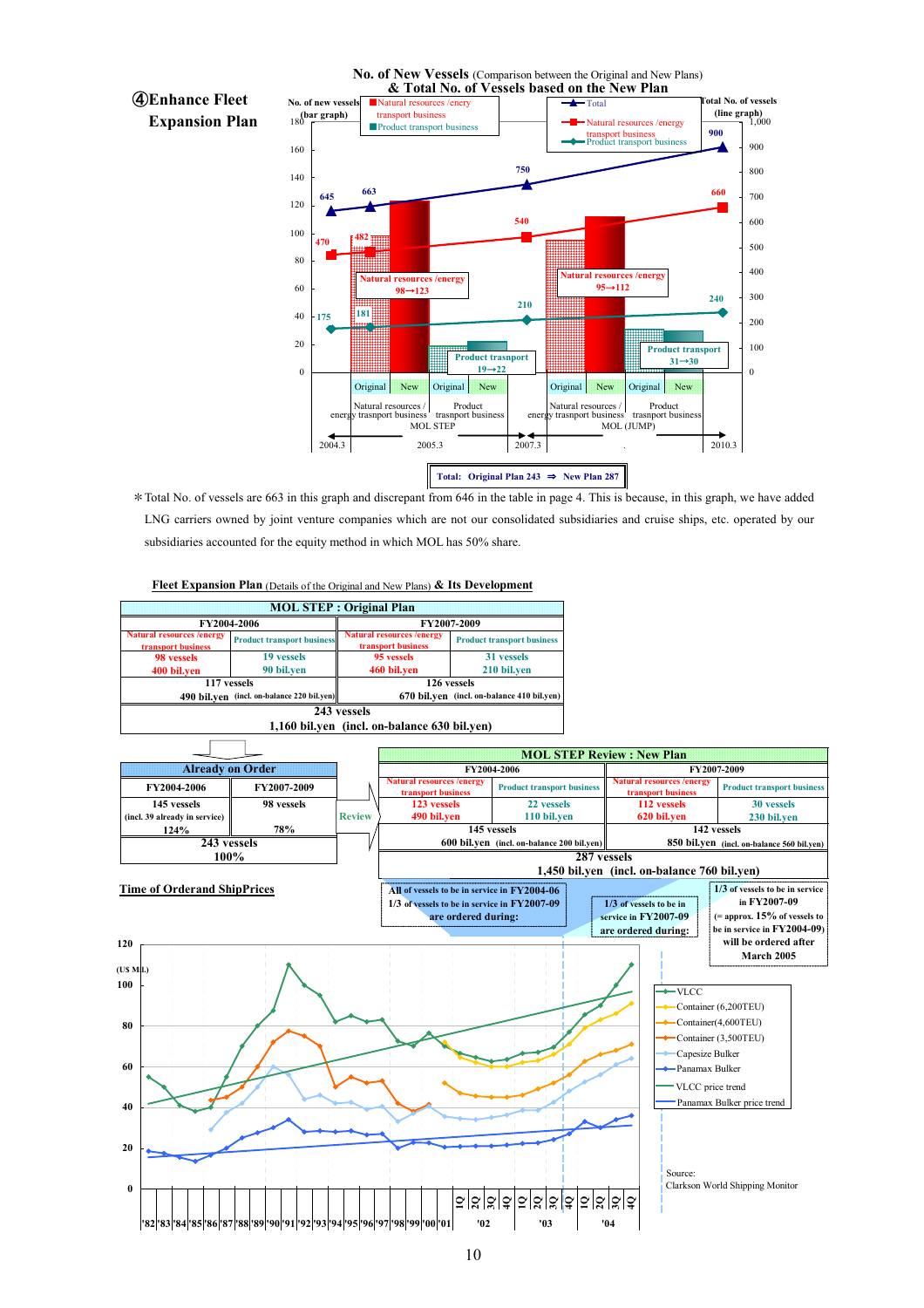





| luction Plan & Result                              |                                            |                                              |                                              | (billion yen) |
|----------------------------------------------------|--------------------------------------------|----------------------------------------------|----------------------------------------------|---------------|
|                                                    | 2005.3<br><b>Result</b><br>(Original Plan) | 2006.3<br><b>Forecast</b><br>(Original Plan) | 2007.3<br><b>Forecast</b><br>(Original Plan) | <b>Total</b>  |
| <b>Sales Divisions</b>                             | 5.5                                        | 2.0                                          | 2.0                                          | 9.5           |
| (Voyage expenses, container expenses, etc.)        | (4.0)                                      | (3.5)                                        | (3.5)                                        | (11.0)        |
| <b>Administration Divisions</b>                    | 4.0                                        | <b>4.0</b>                                   | 2.5                                          | 10.5          |
| (Administration expenses, interest payments, etc.) | (2.5)                                      | (3.0)                                        | (3.5)                                        | (9.0)         |
| <b>Total</b>                                       | 9.5                                        | 6.0                                          | 4.5                                          | <i>20.0</i>   |
|                                                    | (6.5)                                      | (6.5)                                        | (7.0)                                        | (20.0)        |
| <b>MOL</b> (Non-Consolidated)                      | 8.0                                        | 5.5                                          | <b>4.0</b>                                   | 17.5          |
|                                                    | (5.5)                                      | (6.0)                                        | (6.0)                                        | (17.5)        |
| <b>Group Companies</b>                             | 1.5                                        | 0.5                                          | 0.5                                          | 2.5           |
|                                                    | (1.0)                                      | (0.5)                                        | (1.0)                                        | (2.5)         |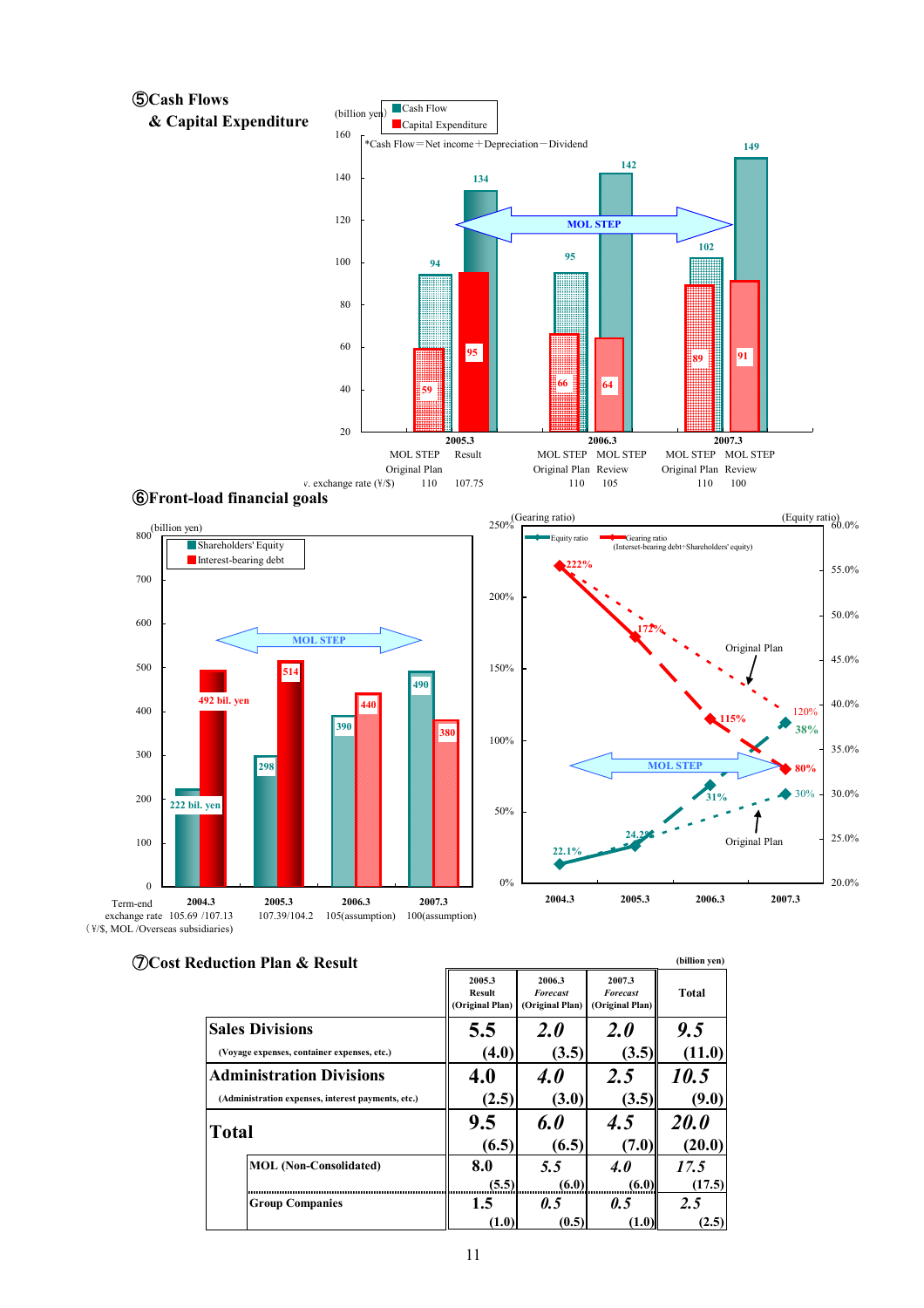# **3. Seaborne Trade - the World -**



Source: Fearnley s Review 2003



**\* MOL internal calculation based on Clarkson Research Studies Autumn 2004 (2004e, 2005e: estimated figures)**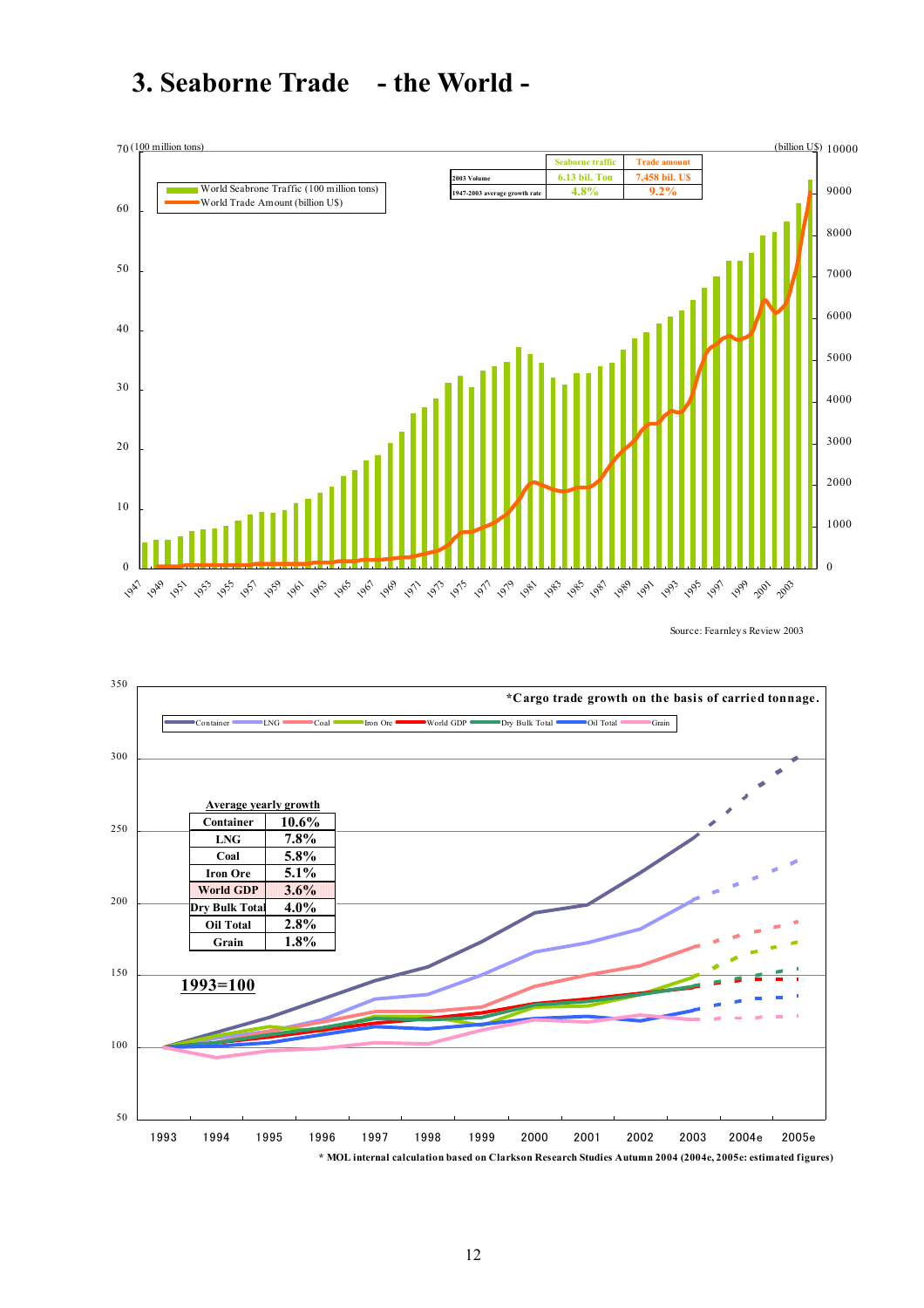![](_page_14_Figure_0.jpeg)

#### **Asia/North America Exporter-wise Cargo Movements**

Source: Piers/JoC, etc.

![](_page_14_Figure_3.jpeg)

#### **Asia/Europe Exporter-wise Cargo Movement**

![](_page_14_Figure_5.jpeg)

Source: Conference Statistics, etc.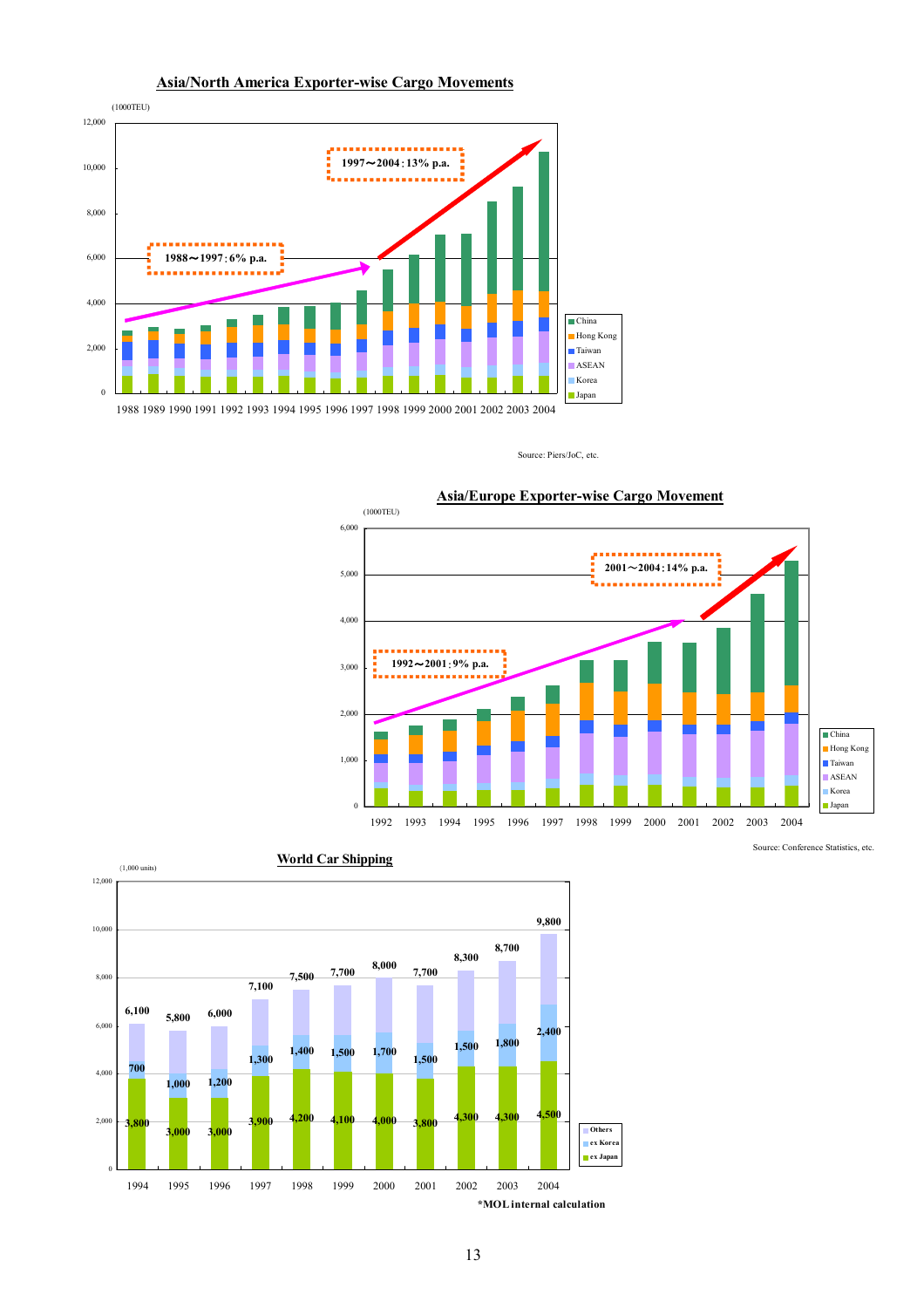![](_page_15_Figure_0.jpeg)

![](_page_15_Figure_1.jpeg)

![](_page_15_Figure_2.jpeg)

**Import area-wise World Crude Oil Trade**

**Source: BP Stastical Review of World Energy**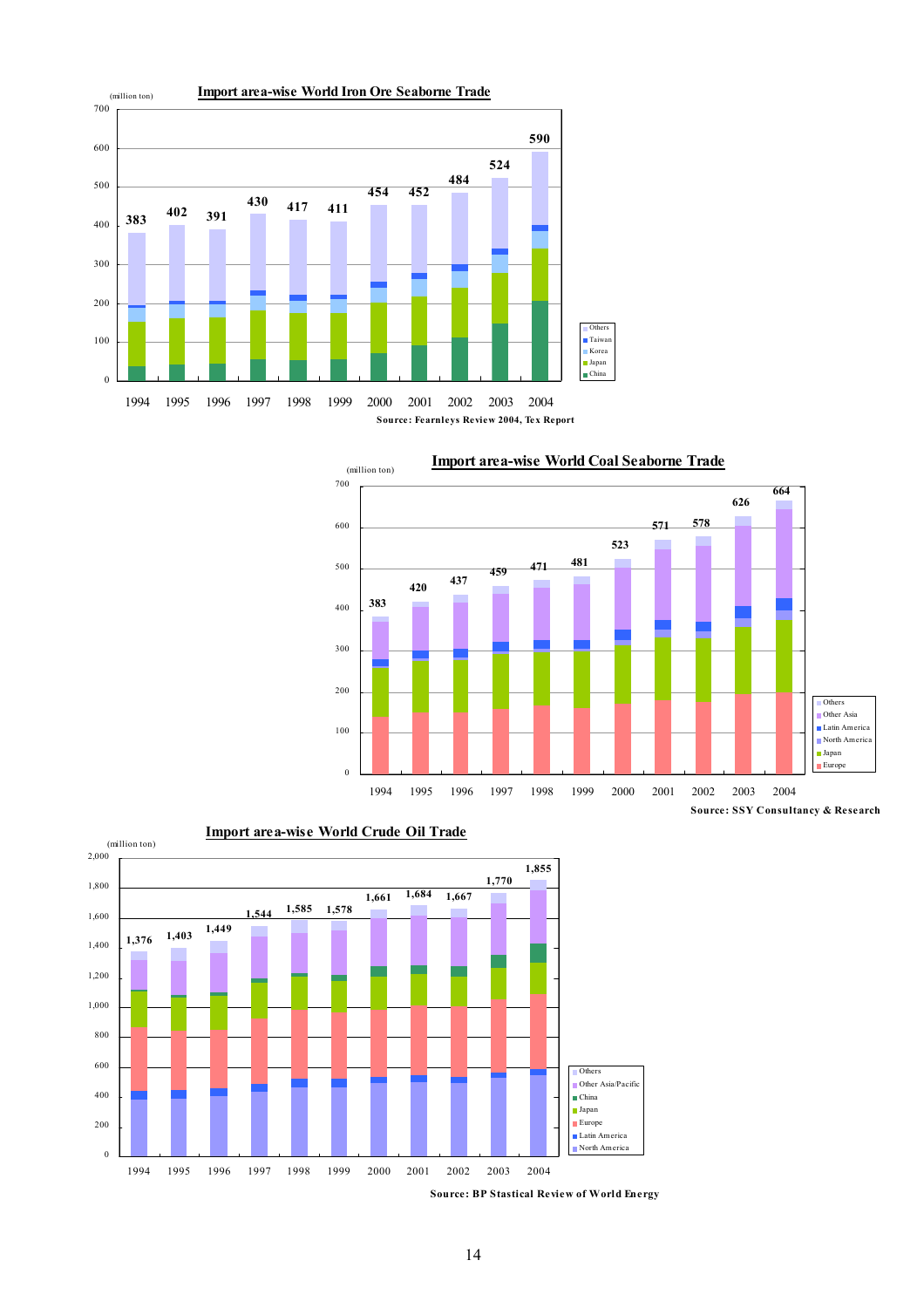![](_page_16_Figure_0.jpeg)

#### **Iron Ore Import Volume to China by Nation of Origin**

#### **Crude Oil Import Volume to China by Nation of Origin**

![](_page_16_Figure_3.jpeg)

**Dalian-Oman: 5,800miles (9 voyages/year) Dalian-Angola: 9,900miles (6 voyages/year) (Middle East) (West Africa)**

#### **Development of Crude Oil Seaborne Trade by Haulage (Basis Year 2000)**

![](_page_16_Figure_6.jpeg)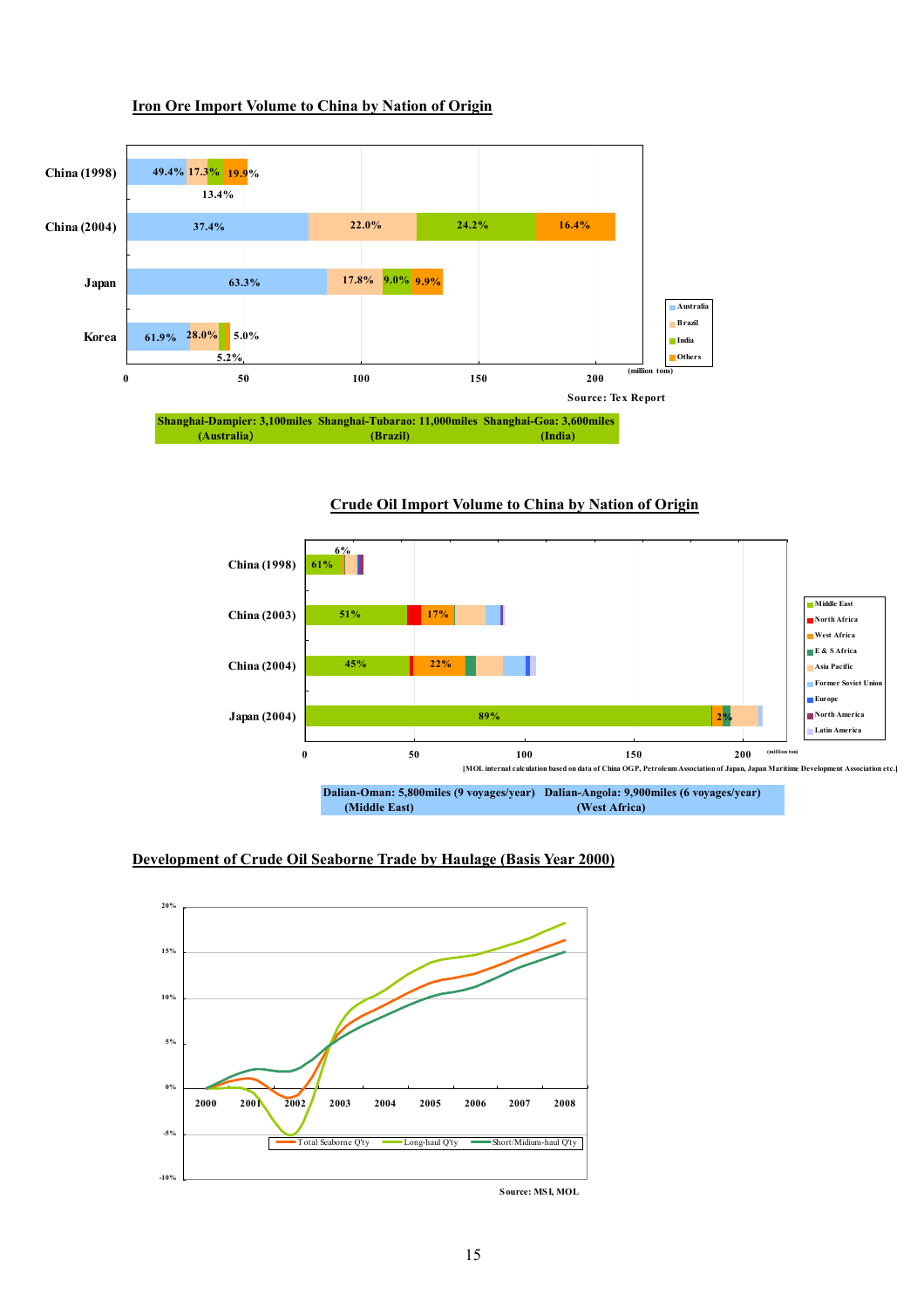![](_page_17_Figure_0.jpeg)

![](_page_17_Figure_1.jpeg)

![](_page_17_Figure_2.jpeg)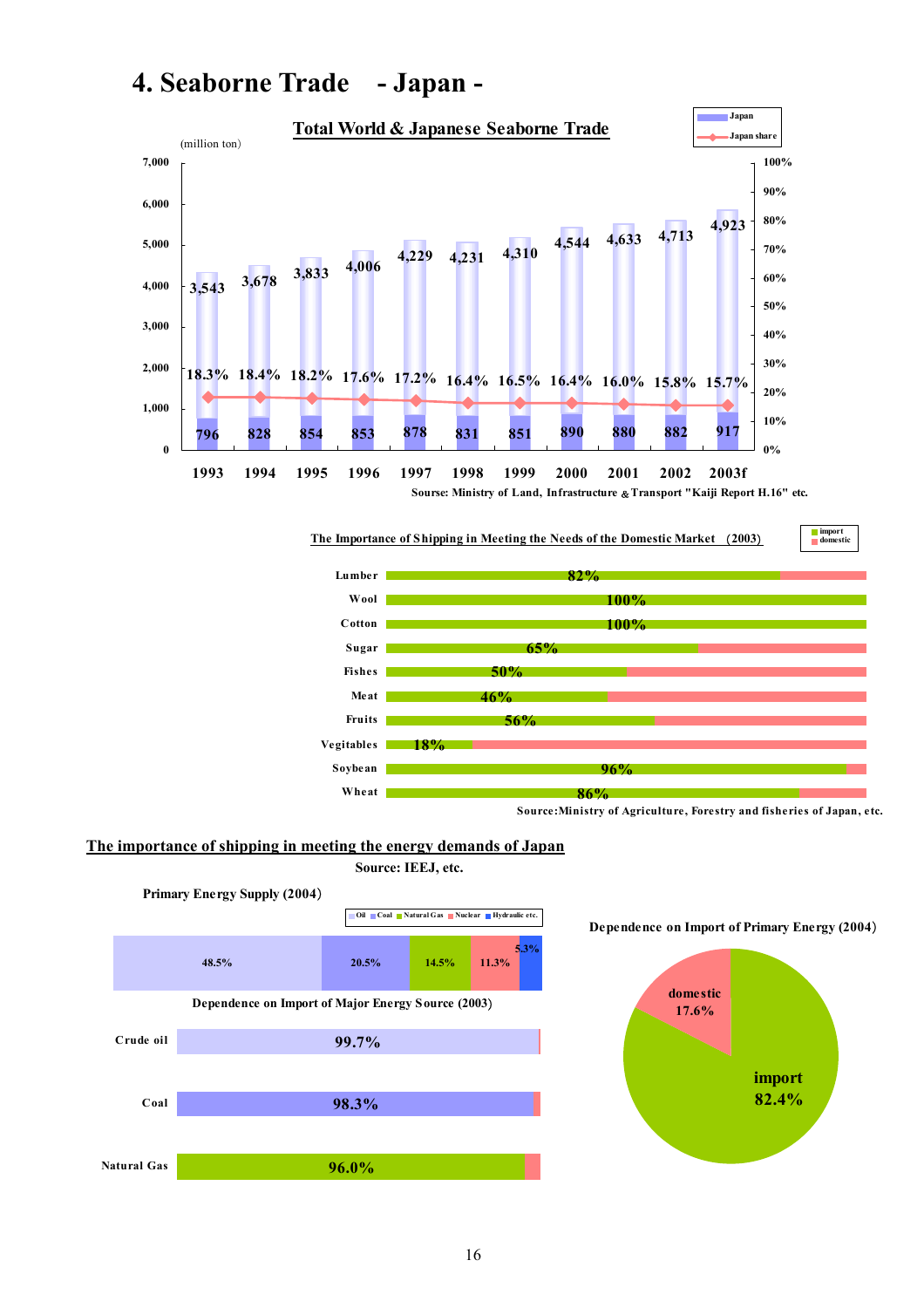# **5. Financial Data**

#### ① **Profitability Indexes**

 $\Delta$  10

**0**

**200**

**400**

**40**

**90**

**140**

**190**

![](_page_18_Figure_2.jpeg)

**FY1994 FY1995 FY1996 FY1997 FY1998 FY1999 FY2000 FY2001 FY2002 FY2003 FY2004**

**Revenues Assets turnover**

**0.0**

**0.2**

**0.4**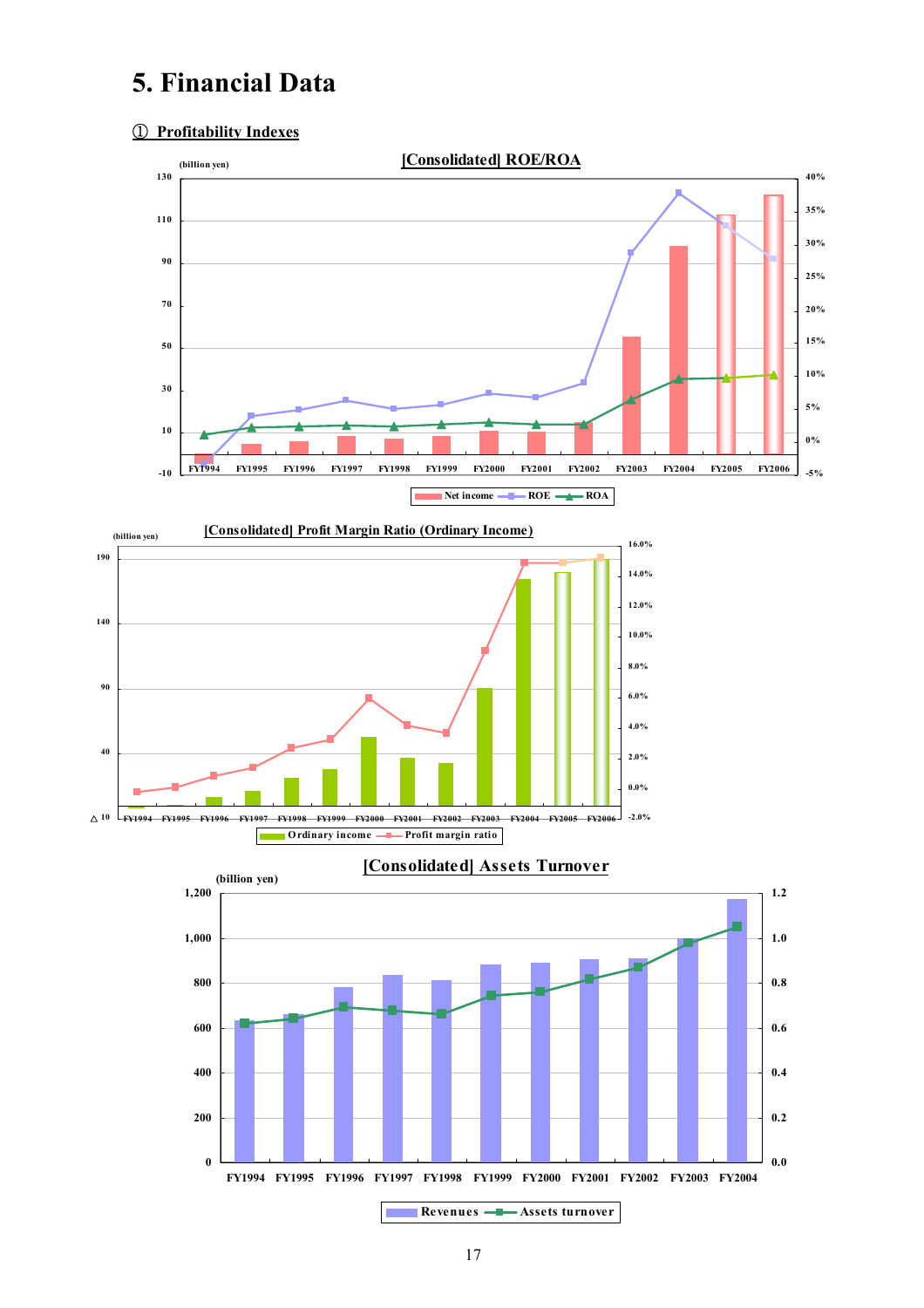#### **Stability Indexes**

![](_page_19_Figure_1.jpeg)

![](_page_19_Figure_2.jpeg)

 **Growth / Share Price Indexes**

![](_page_19_Figure_4.jpeg)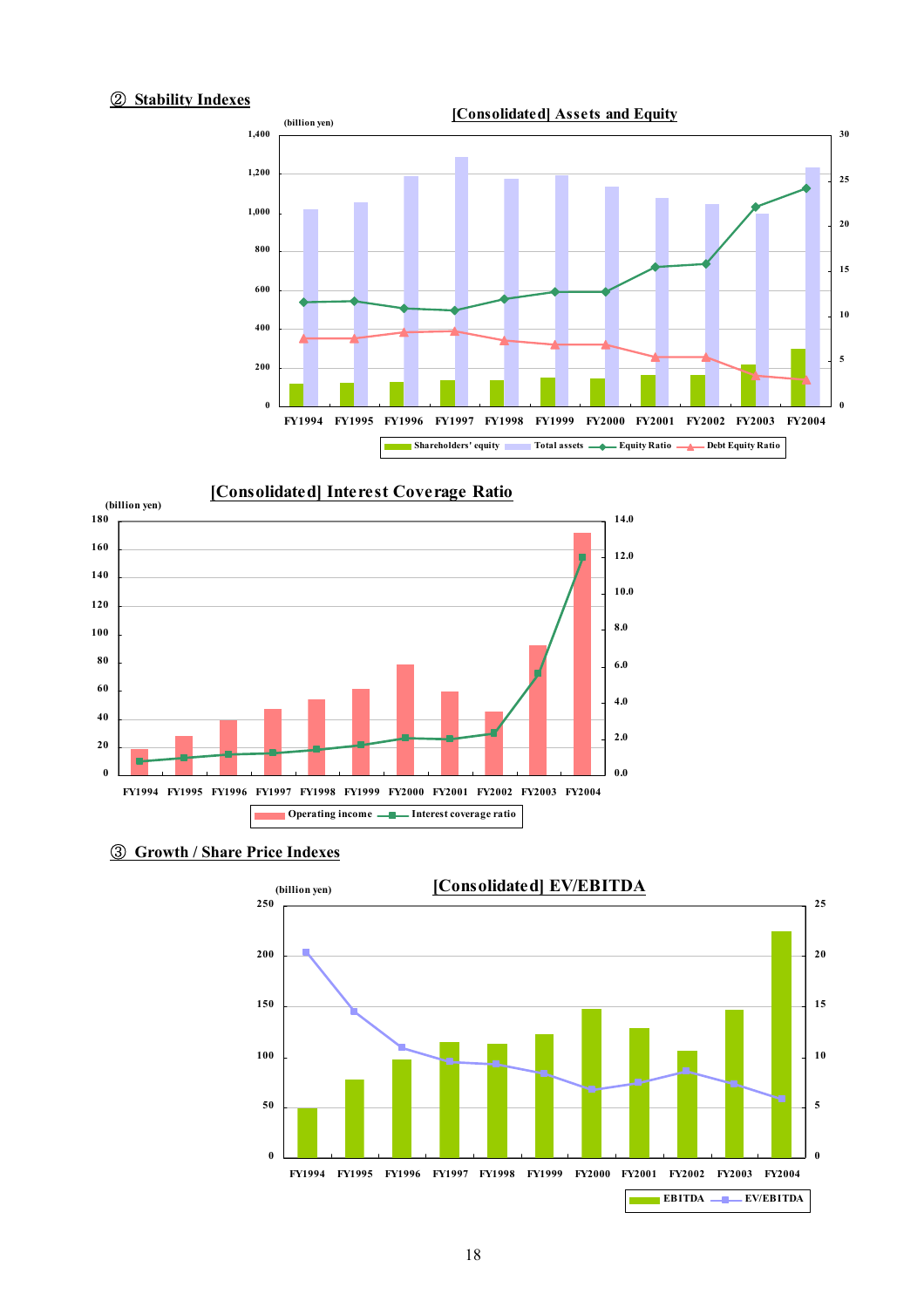![](_page_20_Figure_0.jpeg)

FY1994-FY1996 Separated into **COO** Oversea Shipping COO Others FY1997-FY2003 Separated into **EXP** Oversea Shipping **Ferry/Domestic Cargo for Accept**on Cargo forwarding **CARGO** of thers FY2004- Separated into Containerships Bulkships Ferry & Domestic Logistics **Associated** Others Shipping Agents & garbor/terminal garbo Separated into 2 segments Separated into 4 segments Separated into 6 Segments **0 200 400 600 800 1,000 1,200 1,400 FY1994 FY1995 FY1996 FY1997 FY1998 FY1999 FY2000 FY2001 FY2002 FY2003 FY2004 (billion yen)**

**[Consolidated] Revenues by Segment**

- \* For FY2003, revenues by both old and new segments are shown. As "elimination" is not shown in the graph, there is discrepancy between total by the old segment and that by the new segment.
- \*\*The company changed the segmentation in FY2004. An approximate comparison of former and new segments is as follows. (There are exceptions and all segments are not compared, since they are partially classified by different policies.)

![](_page_20_Figure_5.jpeg)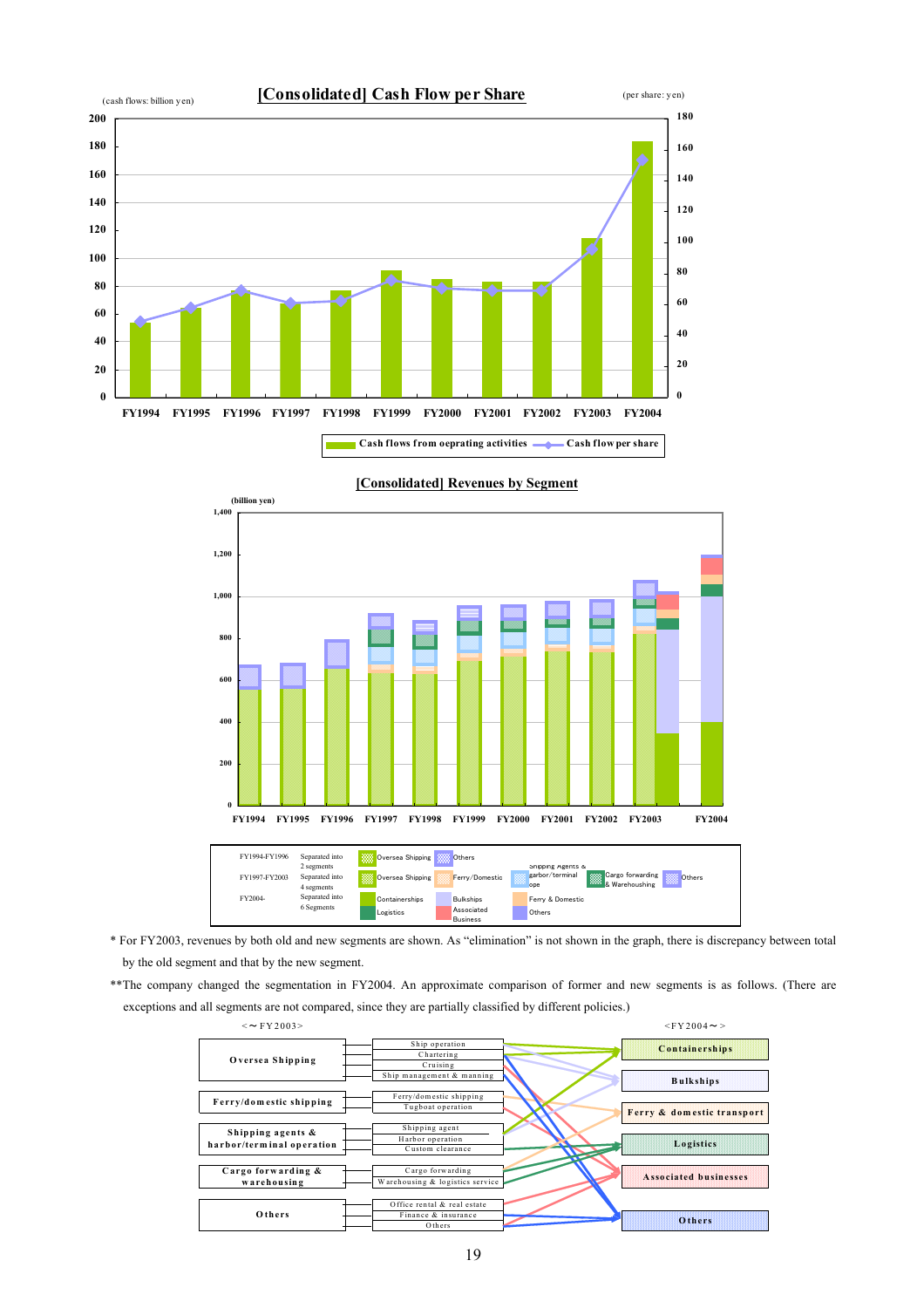#### **[Consolidated] Financial Statements**

|                                               |                   |                    |                    |                      |                   |                   |                                                                                                                                             |                   |                    | (million yen)    |                   |
|-----------------------------------------------|-------------------|--------------------|--------------------|----------------------|-------------------|-------------------|---------------------------------------------------------------------------------------------------------------------------------------------|-------------------|--------------------|------------------|-------------------|
|                                               | 95.3.31           | 96.3.31            | '97.3.31           | 98.3.31              | 99.3.31           | 00.3.31           | '01.3.31                                                                                                                                    | '02.3.31          | '03.3.31<br>FY2002 | 04.3.31          | '05.3.31          |
|                                               | FY1994            | FY1995             | FY1996             | FY1997               | FY1998*1          | FY1999            | <b>FY2000</b>                                                                                                                               | FY2001            |                    | FY2003           | FY2004            |
| Shipping and other operating revenues         | 635,284           | 662,046            | 777,896            | 834,879              | 809.160           | 881,807           | 887,866                                                                                                                                     | 903,943           | 910.288            | 997,260          | 1,173,332         |
| Shipping and other operating expenses         | 542,189           | 559,452            | 664,016            | 713,006              | 683,041           | 746,047           | 732,511                                                                                                                                     | 761,507           | 787,540            | 824,902          | 917,148           |
| (Depreciation and amortization)               | 30,245            | 49,057)            | 58,275)            | 67,842)              | 60,387)           | 61,862)           | 69,826)                                                                                                                                     | 68.826)           | 60,710)            | 55,334)          | 52,969)           |
| General and administrative expenses *2        | 74,339            | 74,421             | 75.353             | 74,707               | 72,581            | 74,439            | 77,115                                                                                                                                      | 82,663            | 77,391             | 80,231           | 84,388            |
| (amortization of consolidation difference)    | 208)              | 143)               | 59)                | 513)                 | 563)              | 582               | 663)                                                                                                                                        | 588)              | 446)               | 535)             | $\left( 0\right)$ |
| Operating income                              | 18,755            | 28,172             | 38,526             | 47,164               | 53,536            | 61,320            | 78,239                                                                                                                                      | 59,772            | 45,356             | 92,126           | 171,794           |
| Non-operating income *3                       | 17,363            | 8,706              | 8,628              | 11,182               | 14,900            | 15,051            | 19,218                                                                                                                                      | 12,580            | 11,718             | 17,540           | 20,147            |
| Interests and dividends                       | 5,647             | 4,672)             | 4,252)             | $5,481$ $()$         | 4,014)            | 4,439             | 3,550                                                                                                                                       | 3,372)            | 2,840)             | 2,995)           | 2,925)            |
| Profits on sale of securities                 | 8,458)            | $1,351$ $()$       | 206)               | $3,211$ $()$         | 1,669)            | 4,481             | 6,309                                                                                                                                       | 49)               | $ 0\rangle$ (      | (0)              | $\left( 0\right)$ |
| Equity in earnings of affiliated companies    | 4,504)            | 4,023              | 5,024              | 3,473                | 4,126             | $1,403$ )         | 3,680)                                                                                                                                      | 4,426)            | 3,387)             | 6,612)           | 11,764)           |
| Others                                        | 3,256             | 2,681)<br>36.099   | 4,167)             | 2,488)               | 5,089)            | 4,727)            | 5,677)                                                                                                                                      | 4,731)            | 5,490              | 7,932)           | 5,458)            |
| Non-operating expenses<br>Interests           | 37,660<br>31,636) | 33,838)            | 40,723<br>37,842)  | 46,822<br>$42,519$ ( | 46,956<br>40,070) | 47,736<br>39,085) | 44,436<br>$39,465$ )                                                                                                                        | 34,971<br>32,104) | 23,669<br>21,103)  | 19,111<br>16,930 | 16,963<br>14,562) |
| Losses on sale of securities                  | 1,202)            | 181)               | 132)               | 345(                 | 2,379)            | 1,227             | 28)                                                                                                                                         | 25)               | $ 0\rangle$        | $ 0\rangle$      | $\left( 0\right)$ |
| Others                                        | 4,820)            | 2,078)             | 2,747              | 3,958)               | 4,506)            | 7,422             | 4,942                                                                                                                                       | 2,840)            | 2,566              | 2,180            | 2,401)            |
| Ordinary income                               | $\triangle$ 1.541 | 779                | 6,431              | 11,524               | 21,480            | 28,635            | 53,020                                                                                                                                      | 37,381            | 33,404             | 90,556           | 174,979           |
| Special profits                               | 2,678             | 10,008             | 7,267              | 17,629               | 10,665            | 14,879            | 27,605                                                                                                                                      | 7,178             | 6,330              | 12,097           | 6,492             |
| Special losses                                | 8,282             | 8,300              | 9.712              | 14,374               | 16,808            | 28,199            | 59,765                                                                                                                                      | 19.709            | 14,621             | 12,878           | 26,415            |
| Income before income tax                      | $\triangle$ 7,144 | 2,487              | 3,987              | 14,779               | 15,337            | 15,314            | 20,860                                                                                                                                      | 24,850            | 25,114             | 89,775           | 155,057           |
| Corporate income tax,                         |                   |                    |                    |                      |                   |                   |                                                                                                                                             |                   |                    |                  |                   |
| residents tax and enterprise tax<br>$*4$      | 1,684             | 2,065              | 3,048              | 8,059                | 8,362             | 6,427             | 19,472                                                                                                                                      | 6,100             | 10,871             | 35,346           | 52,587            |
| Corporate income tax adjustment               | $\sim$            |                    | ÷,                 |                      | ä,                | 529)              | $\triangle$ 7,708)                                                                                                                          | 6,632             | $\triangle$ 1,434  | 2,151<br>Δ       | 1,205             |
| Profit/loss( $\Delta$ ) on minority interest  | 109               | 384                | 169                | $\triangle$ 1,257    | 34                | 33                | $\triangle$ 1,846                                                                                                                           | 1,572             | 967                | 1,190            | 3,003             |
| Net income                                    | $\triangle$ 4,423 | 4,686              | 6,072              | 8,422                | 7,009             | 8,324             | 10,943                                                                                                                                      | 10,544            | 14,709             | 55,390           | 98,261            |
|                                               |                   |                    |                    |                      |                   |                   |                                                                                                                                             |                   |                    |                  |                   |
| EBITDA *5                                     | 49,000            | 77,229             | 96,801             | 115,006              | 113,923           | 123,182           | 148,065                                                                                                                                     | 128,598           | 106,066            | 147,460          | 224,763           |
| <b>EV/EBITDA</b>                              | 20.43             | 14.51              | 10.93              | 9.51                 | 9.20              | 8.30              | 6.54                                                                                                                                        | 7.54              | 8.53               | 7.34             | 5.74              |
| <b>Interest Coverage Ratio</b>                | 0.8               | 1.0                | 1.1                | 1.2                  | 1.4               | 1.7               | 2.1                                                                                                                                         | 2.0               | 2.3                | 5.6              | 12.0              |
| ROE $*6$                                      | $-3.5%$           | 3.9%               | 4.8%               | 6.3%                 | 5.0%              | 5.6%              | 7.4%                                                                                                                                        | 6.8%              | 8.9%               | 28.7%            | 37.8%             |
| $ROA *7$                                      | 1.2%              | 2.2%               | 2.3%               | 2.5%                 | 2.4%              | 2.7%              | 3.0%                                                                                                                                        | 2.7%              | 2.6%               | 6.4%             | 9.6%              |
| Profit margin ratio (ordinary income)         | $-0.2%$           | 0.1%               | 0.8%               | 1.4%                 | 2.7%              | 3.2%              | 6.0%                                                                                                                                        | 4.1%              | 3.7%               | 9.1%             | 14.9%             |
| Return on assets (ordinary income)            | $-0.1%$           | 0.1%               | 0.6%               | 0.9%                 | 1.8%              | 2.3%              | 4.5%                                                                                                                                        | 3.4%              | 3.1%               | 8.8%             | 15.7%             |
| Assets turnover                               | 0.6               | 0.6                | 0.7                | 0.7                  | 0.7               | 0.7               | 0.8                                                                                                                                         | 0.8               | 0.9                | 1.0              | 1.1               |
|                                               |                   |                    |                    |                      |                   |                   |                                                                                                                                             |                   |                    |                  |                   |
| Total assets                                  | 1,020,291         | 1,058,325          | 1,190,871          | 1,286,576            | 1,174,640         | 1,196,474         | 1,140,400                                                                                                                                   | 1,079,089         | 1,046,611          | 1,000,205        | 1,232,252         |
| Current assets                                | 233,101           | 211,360            | 250,147            | 276,089              | 230,994           | 239,858           | 255,774                                                                                                                                     | 251,387           | 289,644            | 299,544          | 299,835           |
| Tangible fixed assets                         | 553,975           | 613,671            | 718,193            | 818,579              | 753,347           | 756,624           | 691,306                                                                                                                                     | 619,645           | 569,234            | 477,620          | 665,319           |
| Others                                        | 233,215           | 233,294            | 222,531            | 191,908              | 190,299           | 199,992           | 193,320                                                                                                                                     | 208,057           | 187,733            | 223,041          | 267,098           |
| <b>Total liabilities</b>                      | 901,736           | 934,811            | ,061,695           | 1,148,884            | 1,027,367         | 1,036,561         | 988,685                                                                                                                                     | 908,624           | 874,130            | 771,503          | 874,279           |
| (Interest-bearing debt)                       | 748,549           | 782,100            | 897,786            | 943,078              | 857,121           | 833,625           | 744,612                                                                                                                                     | 667,719           | 612,646            | 491,693          | 514,131           |
| Current liabilities                           | 286,303           | 279,443            | 301,268            | 350,132              | 337,416           | 412,717           | 399,995                                                                                                                                     | 375,032           | 423,837            | 398,090          | 429,695           |
| Long-term debt                                | 591,484           | 632,777            | 735,100            | 772,427              | 670,362           | 598,998           | 540,158                                                                                                                                     | 475,694           | 395,588            | 311,019          | 340,597           |
| Others                                        | 23,949            | 22,591             | 25,327             | 26,325               | 19,589            | 24,846            | 48,532                                                                                                                                      | 57,898            | 54,705             | 62,394           | 103,987           |
| Sharholders' equity                           | 118,555           | 123,514            | 129,175            | 137,691              | 140,489           | 151,992           | 144,355                                                                                                                                     | 166,970           | 164,789            | 221.534          | 298,258           |
| Consolidated surplus at the end of the year   | 10,163            | 14,609             | 20,269             | 28,577               | 37,899            | 43,198            | 43,433                                                                                                                                      | 47,817            | 56,468             | 101,990          | 182,143           |
|                                               |                   |                    |                    |                      |                   |                   |                                                                                                                                             |                   |                    |                  |                   |
| Gearing Ratio *8                              | 631%              | 633%               | 695%               | 685%                 | 610%              | 548%              | 516%                                                                                                                                        | 400%              | 372%               | 222%             | 172%              |
| Debt Equity Ratio                             | 7.6               | 7.6                | 8.2                | 8.3                  | 7.3               | 6.8               | 6.8                                                                                                                                         | 5.4               | 5.3                | 3.5              | 2.9               |
| <b>Equity Ratio</b>                           | 11.6%             | 11.7%              | 10.8%              | 10.7%                | 12.0%             | 12.7%             | 12.7%                                                                                                                                       | 15.5%             | 15.7%              | 22.1%            | 24.2%             |
|                                               |                   |                    |                    |                      |                   |                   |                                                                                                                                             |                   |                    |                  |                   |
| Free cash flows $\lceil$ (a) - (b) $\rceil$   | $\triangle$ 3,719 | $\triangle$ 61,565 | $\triangle$ 40,354 | $\triangle$ 76,187   | 1,825             | 14,598            | 22,321                                                                                                                                      | 41,274            | 33,382             | 64,044           | 55,991            |
| Cash flows from operating activities (a) $*9$ | 25,822            | 53,743             | 64,347             | 76,264               | 67,396            | 76,577            | 91,019                                                                                                                                      | 85,015            | 82,875             | 114,592          | 167,896           |
| Capital expenditure (b)                       | 29,541            | 115,308            | 104,701            | 152,451              | 65,571            | 61,979            | 68,698                                                                                                                                      | 43,741            | 49,493             | 50,548           | 111,905           |
|                                               |                   |                    |                    |                      |                   |                   |                                                                                                                                             |                   |                    |                  |                   |
| Earning per share                             | $\triangle$ 4.03  | 4.27               | 5.49               | 7.61                 | 6.33              | 6.77              | 9.01                                                                                                                                        | 8.76              | 12.16              | 46.14            | 81.99             |
| Shareholders' equity per share                | 108.08            | 111.58             | 116.69             | 124.28               | 126.81            | 123.63            | 119.88                                                                                                                                      | 138.78            | 137.44             | 185.06           | 249.53            |
| Dividend per share (non-consolidated)         |                   |                    |                    | $\overline{4}$       | $\overline{4}$    |                   | 5                                                                                                                                           |                   |                    | 11               | 16                |
| Cash flow per share                           | 23.5              | 48.5               | 58.1               | 68.8                 | 60.8              | 62.3              | 75.6                                                                                                                                        | 70.7              | 69.2               | 95.8             | 140.6             |
| Number of shares issued                       |                   |                    |                    |                      |                   |                   |                                                                                                                                             |                   |                    |                  |                   |
| and outstanding at the end of the year        | 1,096,931,233     |                    |                    |                      |                   |                   | 1,106,997,254 1,107,006,056 1,107,917,146 1,107,917,146 1,229,410,445 1,205,410,445 1,203,344,220 1,200,874,262 1,198,917,280 1,195,388,101 |                   |                    |                  |                   |

\*1: FY1999 to present: total figure of MOL and ex-Navix

\* 2: Prior to FY1998: "General and administrative expenses" excluding "Amortization of consolidation difference"

\* 3: Prior to FY1998: "Non-operating income" excluding "Equity in earnings of affiliated companies"

\*4: Prior to FY1998: "Corporate income tax, residents tax and enterprise tax" excluding "enterprise tax"

 $*5$ : EBITDA = "Operating income" + "Depreciation and amortization"

 $*6$ : ROE = Net income/Average shareholders' equity of at the beginning and the end of the fiscal year

\*7: ROA = [ Net income + Interest payable X (1- Corporate income tax rate) ] / Average total assets of at the beginning and the end of the fiscal year <br>\*8 Gearing Ratio = Interest-bearing debt / Shareholders' equity

 $*8$  Gearing Ratio = Interest-bearing debt / Shareholders' equity

\*9: Prior to FY1999: "Cash flows from operating activities" = "Net income" + "Depreciation and amortization"

\* 10: Prior to FY2001: "Number of shares issued and outstanding at the end of the year" excluding "Treasury shares"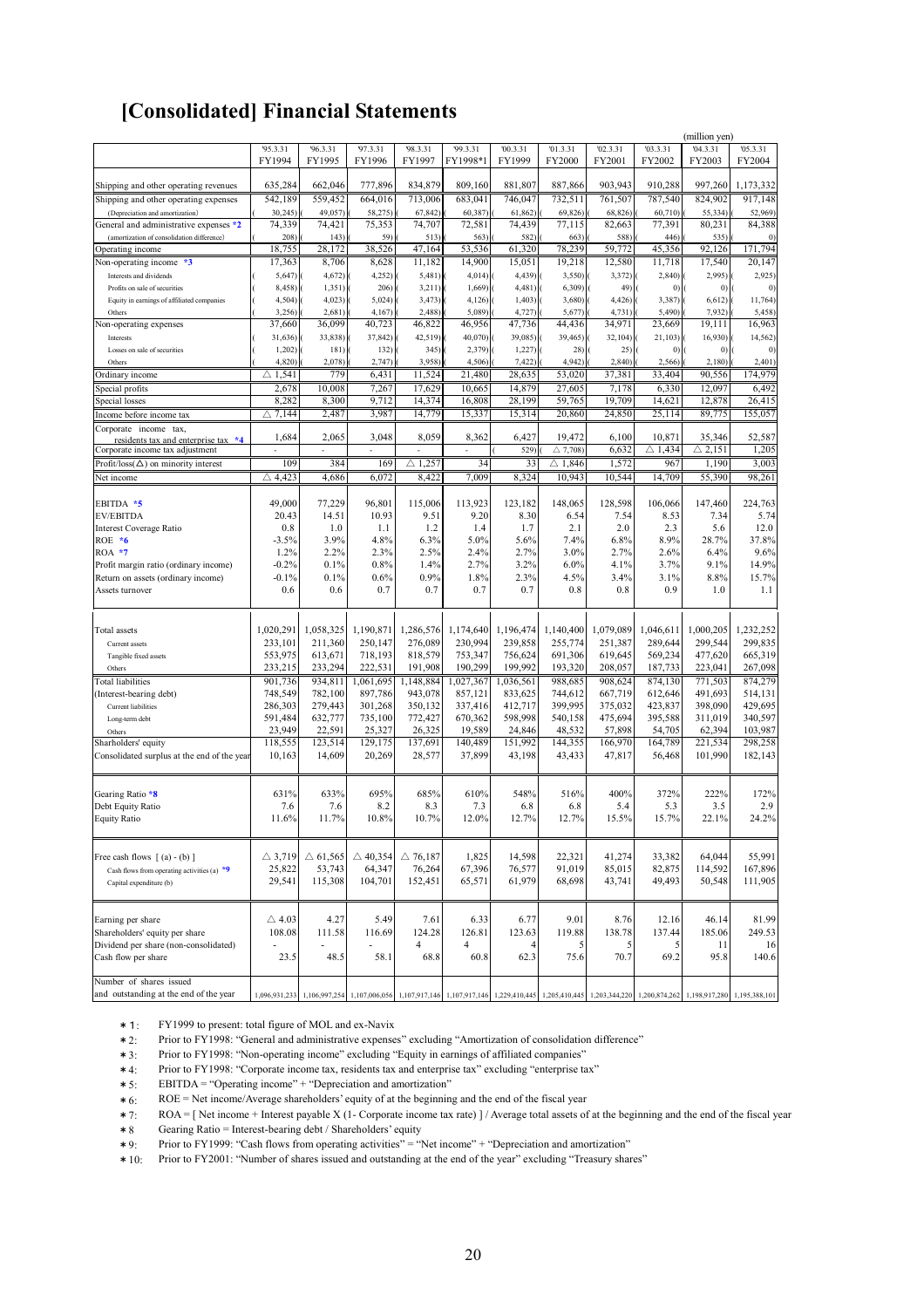# **[Consolidated] Segment Information (FY2003-2004)**

|                                          |                      | (million yen)          |
|------------------------------------------|----------------------|------------------------|
|                                          | $\overline{04.3.31}$ | 05.3.31                |
|                                          | FY2003               | FY2004                 |
| <b>Revenues</b>                          |                      |                        |
| Containerships                           | 345,408              | 400,365                |
| <b>Bulkships</b>                         | 495,716              | 597,489                |
| Logistics                                | 54,464               | 59,464                 |
| Ferry/Domestic Shipping                  | 42,122               | 45,350                 |
| <b>Associated Business</b>               | 69,433               | 82,589                 |
| Others                                   | 18,436               | 15,712                 |
| Total                                    | 1,025,582            | $\overline{1,}200,971$ |
| Elimination                              | (28, 321)            | (27, 639)              |
| Consolidated                             | 997,260              | 1,173,332              |
|                                          |                      |                        |
| <b>Operating Income</b>                  |                      |                        |
| Containerships                           | 23,434               | 54,219                 |
| <b>Bulkships</b>                         | 66,688               | 112,469                |
| Logistics                                | (144)                | 838                    |
| Ferry/Domestic Shipping                  | 533                  | 1,287                  |
| <b>Associated Business</b>               | 2,694                | 5,130                  |
| Others                                   | 2,360                | 1,535                  |
| Total                                    | 95,567               | 175,479                |
| Elimination                              | (3, 440)             | (3,684)                |
| Consolidated                             | 92,126               | 171,794                |
|                                          |                      |                        |
| <b>Ordinary Income</b><br>Containerships | 24,808               | 55,557                 |
| <b>Bulkships</b>                         | 61,632               | 115,078                |
| Logistics                                | (196)                | 980                    |
| Ferry/Domestic Shipping                  | 111                  | 183                    |
| <b>Associated Business</b>               | 2,905                | 4,987                  |
| Others                                   | 3,417                | 1,958                  |
| Total                                    | 92,678               | 178,747                |
| Elimination                              | 2,122                | (3,767)                |
| Consolidated                             | 90,556               | 174,979                |
|                                          |                      |                        |

# **[Consolidated] Segment Information (FY1994-2003)**

|                                               |           |           |           |           |           |           |               |           | (million yen) |           |
|-----------------------------------------------|-----------|-----------|-----------|-----------|-----------|-----------|---------------|-----------|---------------|-----------|
|                                               | '95.3.31  | 96.3.31   | 97.3.31   | '98.3.31  | '99.3.31  | '00.3.31  | '01.3.31      | 02.3.31   | 03.3.31       | 04.3.31   |
|                                               | FY1994    | FY1995    | FY1996    | FY1997    | FY1998    | FY1999    | <b>FY2000</b> | FY2001    | FY2002        | FY2003    |
| <b>Revenues</b>                               |           |           |           |           |           |           |               |           |               |           |
| Overseas shipping                             | 560,410   | 565,365   | 663,668   | 641,769   | 639,118   | 698,685   | 720,858       | 744,783   | 742,971       | 830,207   |
| Ferry/domestic shipping                       |           |           |           | 41,705    | 38,355    | 38,193    | 36,788        | 32,714    | 33,455        | 35,435    |
| Shipping agents $&$ harbor/terminal operation |           |           |           | 84,583    | 78,133    | 85,869    | 80,375        | 79,285    | 78,854        | 84,690    |
| Cargo forwarding & warehousing                |           |           |           | 80,464    | 70,492    | 69,959    | 52,846        | 45,158    | 48,379        | 46,981    |
| Others                                        | 106,096   | 108,545   | 124,531   | 63,614    | 52,736    | 58,470    | 63,542        | 69,374    | 74,820        | 72,120    |
| Total                                         | 666,506   | 673,910   | 788,199   | 912,137   | 878,836   | 951,179   | 954,411       | 971,317   | 978,481       | 1,069,435 |
| Elimination                                   | (31, 222) | (11, 864) | (10, 303) | (77, 258) | (69, 675) | (69, 371) | (66, 544)     | (67, 373) | (68, 193)     | (72, 174) |
| Consolidated                                  | 635,284   | 662,046   | 777,896   | 834,879   | 809,160   | 881,807   | 887,866       | 903,943   | 910,288       | 997,260   |
|                                               |           |           |           |           |           |           |               |           |               |           |
| <b>Operating Income</b>                       |           |           |           |           |           |           |               |           |               |           |
| Overseas shipping                             | 18,988    | 27,024    | 35,785    | 41,811    | 51,170    | 58,077    | 74,018        | 58,673    | 37,457        | 83,085    |
| Ferry/domestic shipping                       |           |           |           | (1,181)   | 160       | 441       | (61)          | (1,001)   | 648           | 1,256     |
| Shipping agents $&$ harbor/terminal operation |           |           |           | 1,664     | 1,618     | 1,923     | 3,321         | 1,205     | 2,305         | 5,352     |
| Cargo forwarding $&$ warehousing              |           |           |           | 1,096     | (15)      | 680       | 646           | (336)     | (53)          | 222       |
| Others                                        | 2,990     | 3,787     | 4,578     | 6,078     | 4,572     | 2,859     | 2,910         | 2,614     | 3,978         | 2,890     |
| Total                                         | 21,979    | 30,812    | 40,364    | 49,470    | 57,507    | 63,982    | 80,835        | 61,154    | 44,335        | 92,806    |
| Elimination                                   | (1, 819)  | (2,640)   | (1, 837)  | (2,305)   | (3,970)   | (2,661)   | (2,596)       | (1,381)   | 1,021         | (679)     |
| Consolidated                                  | 20,160    | 28,172    | 38,526    | 47,164    | 53,536    | 61,320    | 78,239        | 59,772    | 45,356        | 92,126    |

# **[Non-Consolidated] Financial Statements (FY1994-2003)**

|                                    |         |         |         |         |         |          |               |          | (million yen) |         |
|------------------------------------|---------|---------|---------|---------|---------|----------|---------------|----------|---------------|---------|
|                                    | 95.3.31 | 96.3.31 | 97.3.31 | 98.3.31 | 99.3.31 | '00.3.31 | 01.3.31       | '02.3.31 | '03.3.31      | 04.3.31 |
|                                    | FY1994  | FY1995  | FY1996  | FY1997  | FY1998  | FY1999   | <b>FY2000</b> | FY2001   | FY2002        | FY2003  |
|                                    |         |         |         |         |         |          |               |          |               |         |
| Total<br><b>Operating revenues</b> | 438,656 | 473,907 | 539.460 | 571,735 | 585,514 | 651,936  | 683,167       | 693,854  | 698,831       | 791,776 |
| Containerships                     | 219,575 | 240.720 | 268,873 | 274.602 | 277,009 | 268,048  | 272.428       | 278,747  | 278,043       | 323,336 |
| Dry bulkers & Car carriers         | 141,091 | 152,776 | 176,366 | 192,719 | 193,720 | 237.040  | 253,335       | 259,017  | 266,772       | 310,085 |
| Tankers & LNG carriers             | 68.671  | 70.075  | 84.509  | 93,634  | 104,829 | 135.539  | 145,582       | 144.548  | 141,850       | 146,881 |
| Others                             | 5,990   | 7,800   | 7,337   | 6,829   | 6,250   | 7,826    | 8,341         | 8,342    | 9,142         | 8,512   |
| Other Operation                    | 3,327   | 2,534   | 2,374   | 3,949   | 3,704   | 3,481    | 3,479         | 3,197    | 3,023         | 2,960   |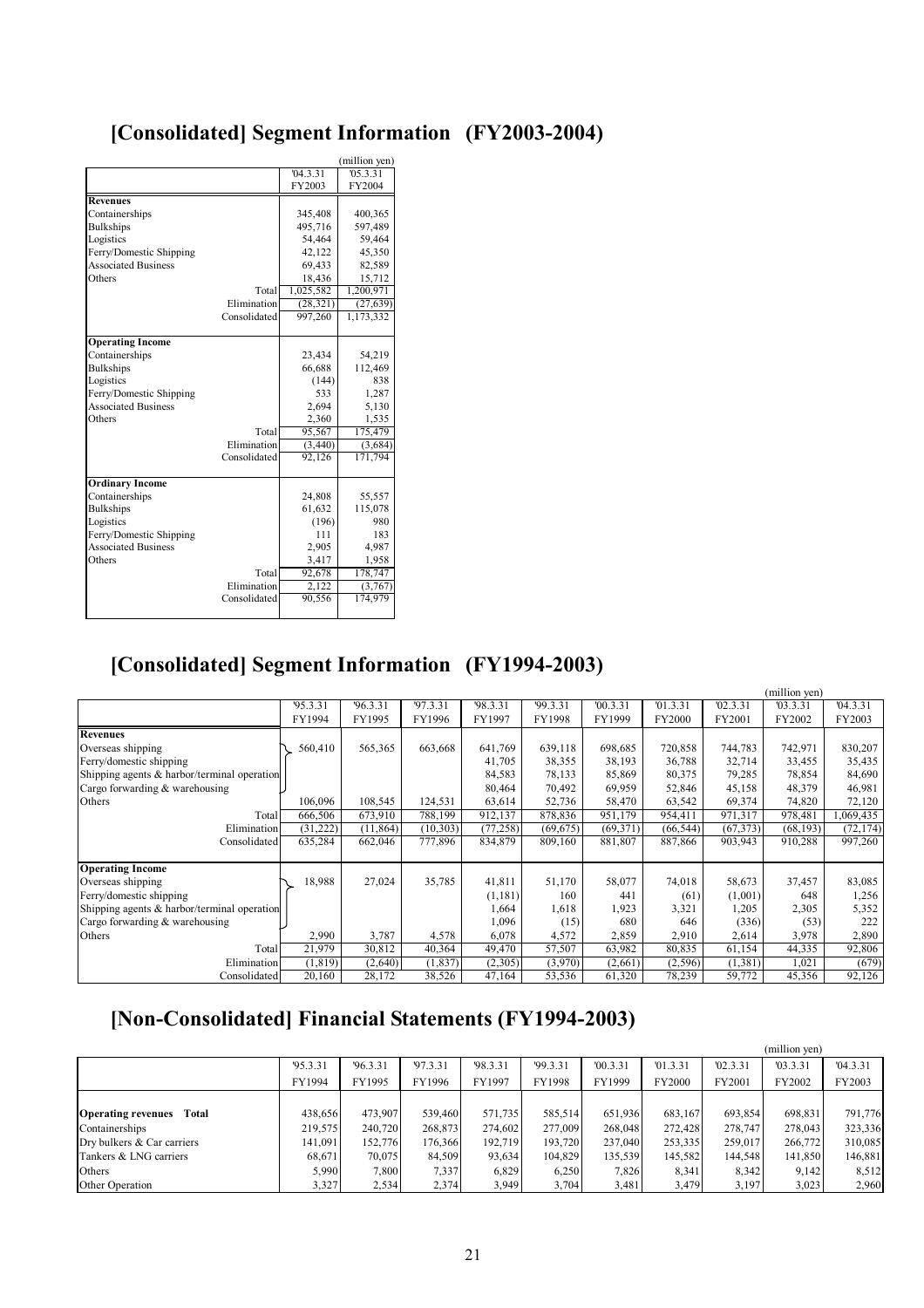#### **Corporate Governance**

MOL implemented a corporate governance program in June 2000 for the purpose of creating a governance system capable of maximizing corporate value. The most significant changes were the addition of outside directors and the establishment of the executive officer post. With this program, MOL made its management systems more transparent and separated the roles of directors and executive officers.

In June 2002, the second stage of this process took place with the decision to alter the functions and authority of the Board of Directors and make changes in how MOLís business operations are managed. The objectives in this case are to establish a purpose-oriented decision-making system and structure management for the most effective implementation of strategies. More specifically, there are four goals of this latest change in MOLís management.

- 1. Bolster the role of the Board of Directors, which determines fundamental management strategies.
- 2. Transfer considerably more authority from the Board of Directors to the Executive Committee, which is responsible for the execution of business and management of the company.
- 3. Increase decision-making authority and speed implementation of business plans by executive officers, who are responsible for specific business areas.
- 4. Strengthen the executive officer reporting system to better enable the Board of Directors to monitor how business operations are being managed.

These measures are aimed at making management more efficient while enhancing all corporate governance functions. MOL believes that these changes will lead directly to growth in the company's corporate value for shareholders.

![](_page_23_Figure_9.jpeg)

Organization of MOL Corporate Governance (As of the end of June 2005)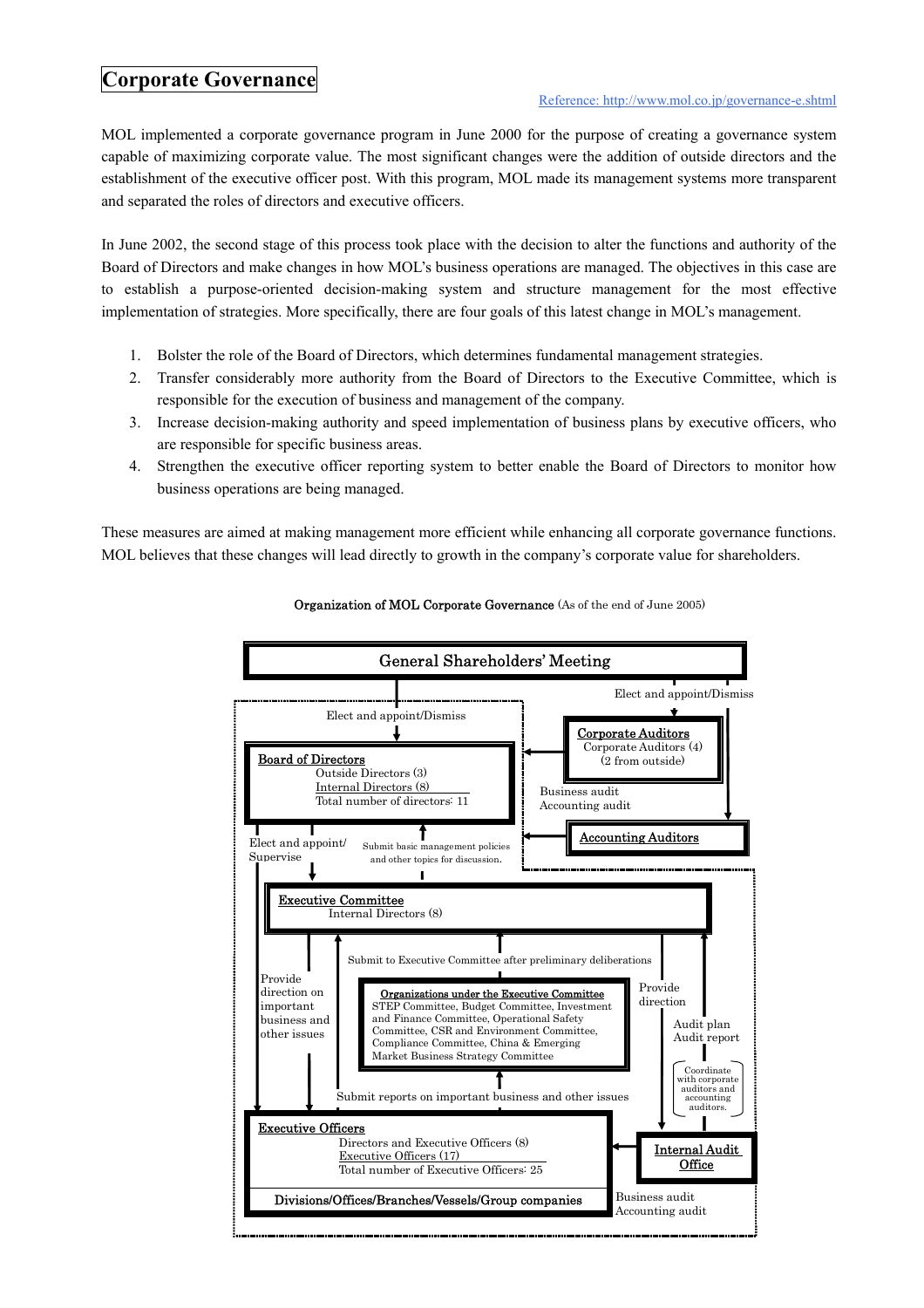# **Compliance**

#### Reference: http://www.mol.co.jp/comliance-e.shtml

Mitsui O.S.K. Lines, Ltd. (MOL) has established codes of conduct that MOL directors and employees must conform to, in consideration of various stakeholders' viewpoints. By ensuring compliance with the codes of conduct, MOL will continuously increase corporate value, create an improved working environment, and win the sympathy of various stakeholders surrounding the company.

[ Code of Conduct ]

All company personnel must act within the following Code of Conduct when carrying out their work duties. Company personnel shall, at all times:

- 1. Observe the laws of Japan and all other nations
- 2. Respect human rights and prohibit discrimination and harassment
- 3. Observe confidentiality of information and respect intellectual property rights
- 4. Draw a clear line between official and personal conduct, and avoid conflicts of interest
- 5. Avoid antisocial activities
- 6. Fulfill social responsibility
- 7. Ensure safe operation and environmental protection
- 8. Build trusting relationships with clients and contractors
- 9. Demand the same of affiliates, subsidiaries, and entrusted companies which dispatch employees.
- 10. Report any breach of compliance to the Compliance Officer, Compliance Committee Secretariat, or Compliance Advisory Service Desk, who shall guarantee the reporter that he or she shall not be treated unfavorably.

#### **Safe Operation / Environment / CSR (Corporate Social Responsibility)**

Reference: http://www.mol.co.jp/environment.shtml

![](_page_24_Figure_17.jpeg)

MOL Participates in UN Global Compact

|                    | The Principles of the Global Compact |  |                                                                                                                                              |  |  |  |  |  |
|--------------------|--------------------------------------|--|----------------------------------------------------------------------------------------------------------------------------------------------|--|--|--|--|--|
|                    | Human Rights                         |  | Principle 1: The support and respect of the protection of international human rights;                                                        |  |  |  |  |  |
|                    |                                      |  | Principle 2: The Refusal to participate or condone human rights abuses.                                                                      |  |  |  |  |  |
|                    | Labor                                |  | Principle 3: The support freedom of association and the recognition of the right to collective bargaining;                                   |  |  |  |  |  |
|                    |                                      |  | Principle 4: The abolition of compulsory labor:                                                                                              |  |  |  |  |  |
|                    |                                      |  | Principle 5: The abolition of child labor:                                                                                                   |  |  |  |  |  |
|                    |                                      |  | Principle 6: The elimination of discrimination in employment and occupation.                                                                 |  |  |  |  |  |
| <b>OBAL</b><br>ACT | Environment                          |  | Principle 7: The implementation of a precautionary and effective program to environmental issues;                                            |  |  |  |  |  |
|                    |                                      |  | Principle 8: Initiatives that demonstrate environmental responsibility;                                                                      |  |  |  |  |  |
|                    |                                      |  | Principle 9: The promotion of the diffusion of environmentally friendly technologies.                                                        |  |  |  |  |  |
|                    |                                      |  | Anti-Corruption Principle 10. The promotion and adoption of initiatives to counter all forms of corruption, including extortion and bribery. |  |  |  |  |  |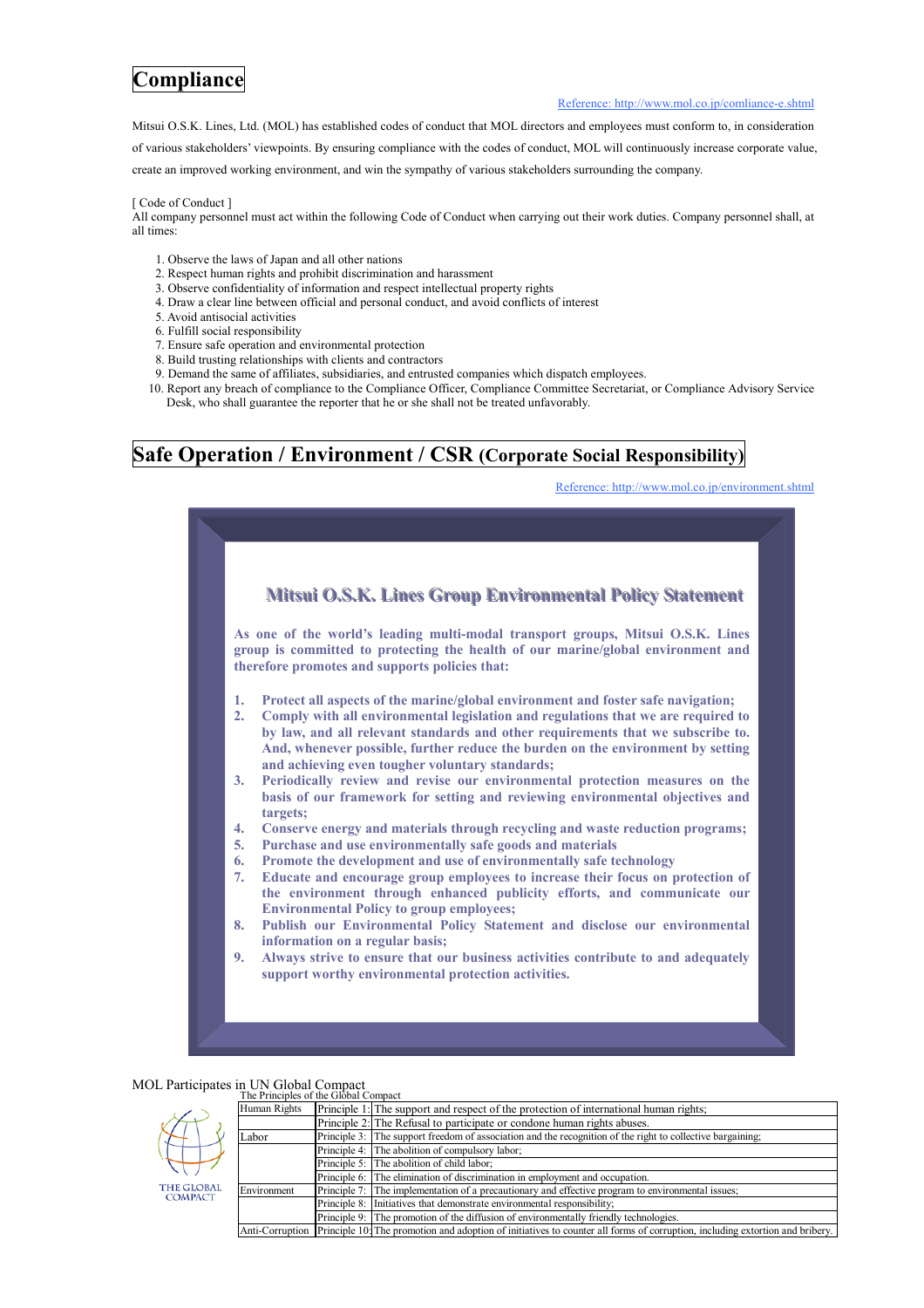#### **Evaluation by the Third Parties on Environment/CSR**

|  | • March 2003: Certified under ISO 14001, an international standard for |
|--|------------------------------------------------------------------------|
|  | environmental management.                                              |
|  | Scope $\blacksquare$ All divisions at the head office and MOL o        |

perated vessels Service range: Site activities and head office activities

associated with multi-modal logistics/ocean services.

・September 2003: Listed on the Dow Jones Sustainability Indexes (DJSI), in

 recognition of our long-term approach to environmental protection, societal contributions, and investor relations (IR) activities as a

 $\sum_{n=1}^{\text{error}}$  corporation positioned for sustainable growth. (Listed for the  $2<sup>nd</sup>$  year in September 2004.)

![](_page_25_Picture_8.jpeg)

Certificate of ISO 14001, an international standard for environmental management (certified by DNV=DET NORSKE VERITAS)

쓰 **DET NORSKE VERITAS** 

**LOSY Thursday** 

 $\overline{M}$ 

・September 2003: Listed on the FTSE 4 Good Global Index, which is published by FTSE, a global index company that is a joint venture between the Financial Times and the London Stock Exchange. (Listed for the 2nd year in September 2004.)

・August 2004: Included in corporate governance fund created by the Pension Fund Association.

#### **Credit Ratings (As of June 2005)**

| <b>JCR</b>                  |                           | $A+$       |
|-----------------------------|---------------------------|------------|
| R&I                         |                           | A          |
|                             | <b>Short-term Ratings</b> | $a-1$      |
| Moody's                     |                           | Baa2       |
|                             | <b>Outlook</b>            | stable     |
| <b>Standard &amp; Poors</b> |                           | <b>BBB</b> |
|                             | <b>Outlook</b>            | stable     |

#### **Share Prices 1994-2004**

![](_page_25_Figure_15.jpeg)